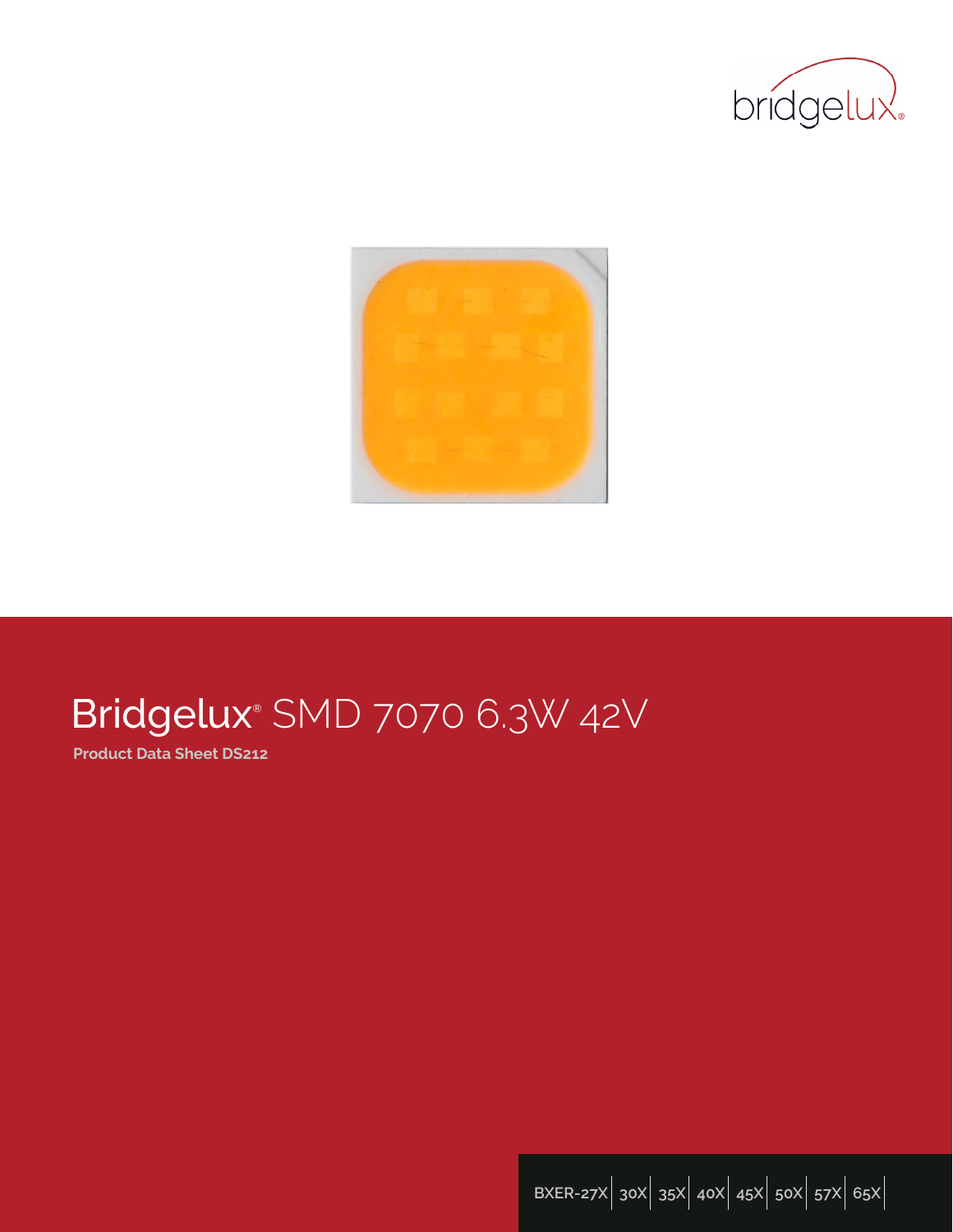# SMD 7070



# Introduction

The Bridgelux SMD 7070 high power LED is hot-color targeted, which ensures that the LEDs fall within their specified color bin at the typical application conditions of 85°C. With its broad lumen coverage and wide range of CCT and CRI options, the SMD 7070 provides unparalleled design-in flexibility for indoor and outdoor lighting applications. The SMD 7070 is ideal as a drop-in replacement for emitters with an industry standard 7.0mm x 7.0mm footprint. • Notich ensures that<br>
bad lumen coveragy<br>
for indoor and out<br>
stry standard 7.0mm<br>
Benefits<br>
• Lower operating<br>
• Ease of design a<br>
• Uniform, consiste<br>
• Compliant with e<br>
• Design flexibility

## **Features**

- Industry-standard 7070 footprint
- 3 and 5-step MacAdam ellipse options
- RoHS compliant and lead free
- Multiple CCT and CRI configurations available for a wide range of lighting applications
- Hot-color targeting ensures that color is within the color bin at the typical application condition of 85C

## **Benefits**

- Lower operating and manufacturing costs
- Ease of design and rapid go-to-market
- Uniform, consistent white light
- Compliant with environmental standards
- Design flexibility

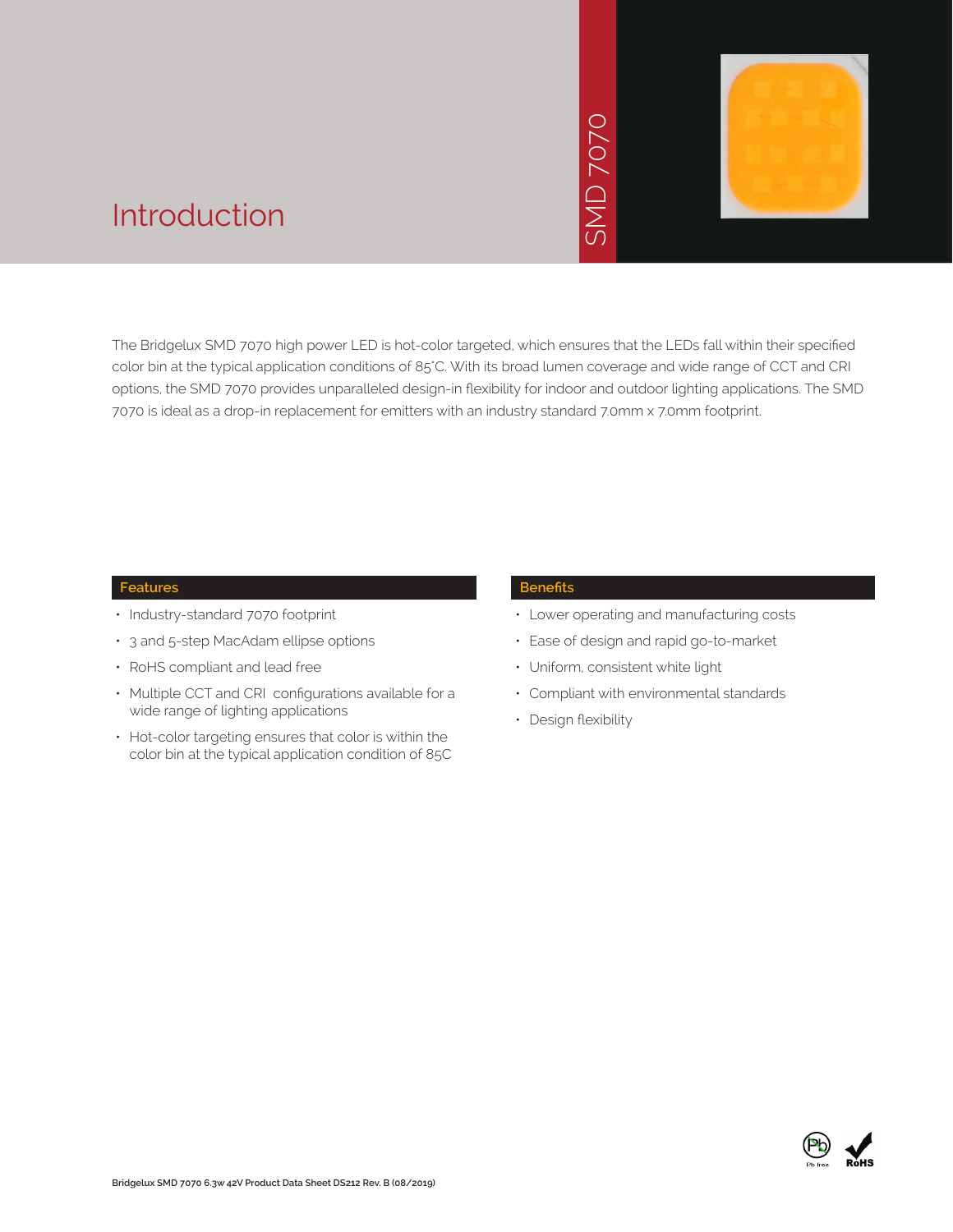# **Contents**

| Product Feature Map                         | $\mathbf{2}$   |
|---------------------------------------------|----------------|
| Product Nomenclature                        | $\mathbf{2}$   |
| <b>Product Test Conditions</b>              | $\overline{c}$ |
| <b>Product Selection Guide</b>              | 3              |
| Performance at Commonly Used Drive Currents | 5              |
| <b>Electrical Characteristics</b>           | 8              |
| Absolute Maximum Ratings                    | $\mathcal{Q}$  |
| <b>Product Bin Definitions</b>              | 10             |
| <b>Performance Curves</b>                   | 13             |
| <b>Typical Radiation Pattern</b>            | 16             |
| Typical Color Spectrum                      | 17             |
| <b>Mechanical Dimensions</b>                | 18             |
| Reliability                                 | 19             |
| <b>Reflow Characteristics</b>               | 20             |
| Packaging                                   | 21             |
| Design Resources                            | 23             |
| Precautions                                 | 23             |
| <b>Disclaimers</b>                          | 23             |
| About Bridgelux                             | 24             |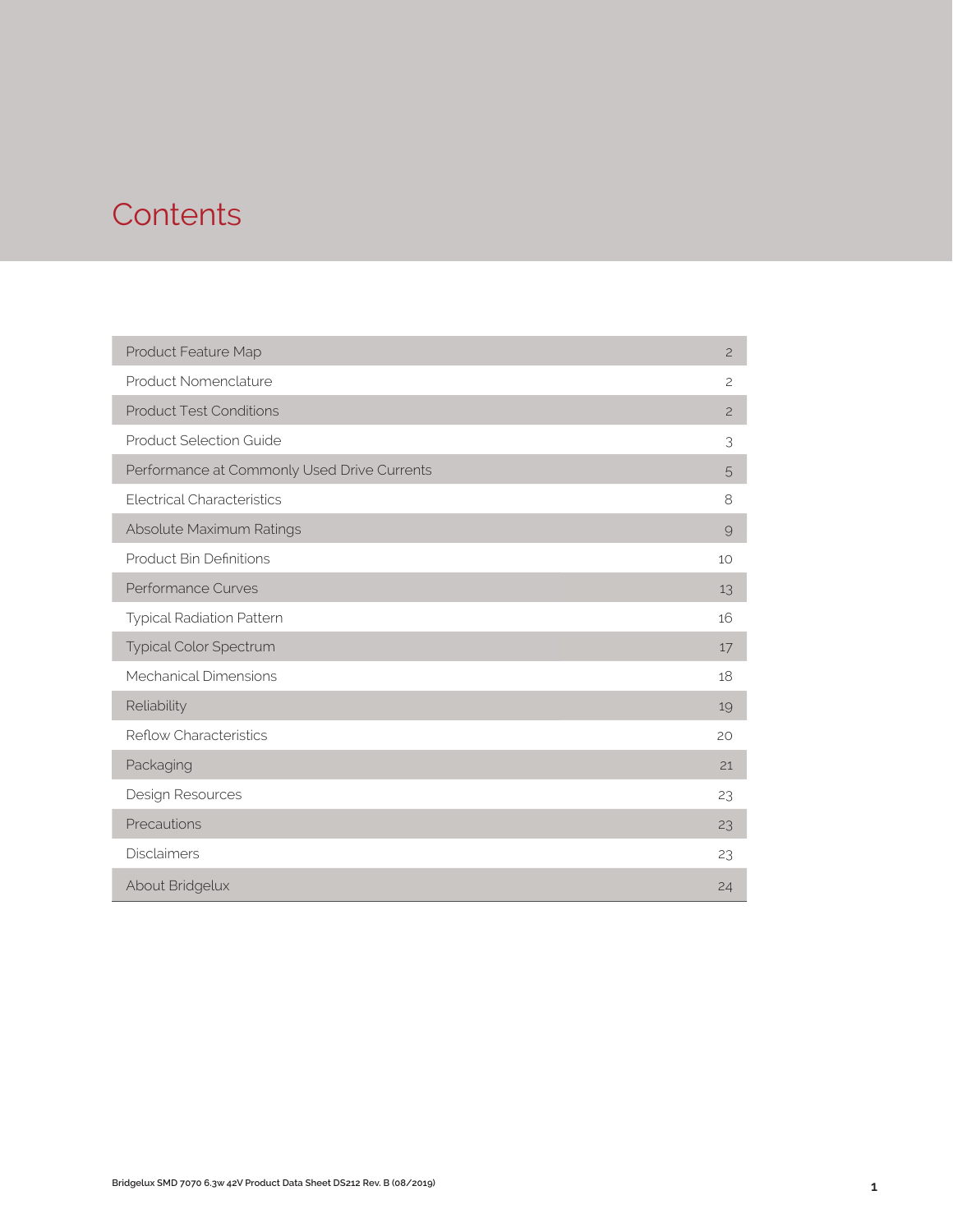# Product Feature Map

Bridgelux SMD LED products come in industry standard package sizes and follow ANSI binning standards. These LEDs are optimized for cost and performance, helping to ensure highly competitive system lumen per dollar performance while addressing the stringent efficacy and reliability standards required for modern lighting applications.



#### **Product Nomenclature**



## **Product Test Conditions**

Bridgelux SMD 7070 LEDs are tested and binned with a 10ms pulse of 150mA at T<sub>j</sub> (junction temperature)=T<sub>sp</sub> (solder point temperature) =25°C. Forward voltage and luminous flux are binned at a T<sub>j</sub>-T<sub>sp</sub>=25°C, while color is hot targeted at a T<sub>sp</sub> of 85°C.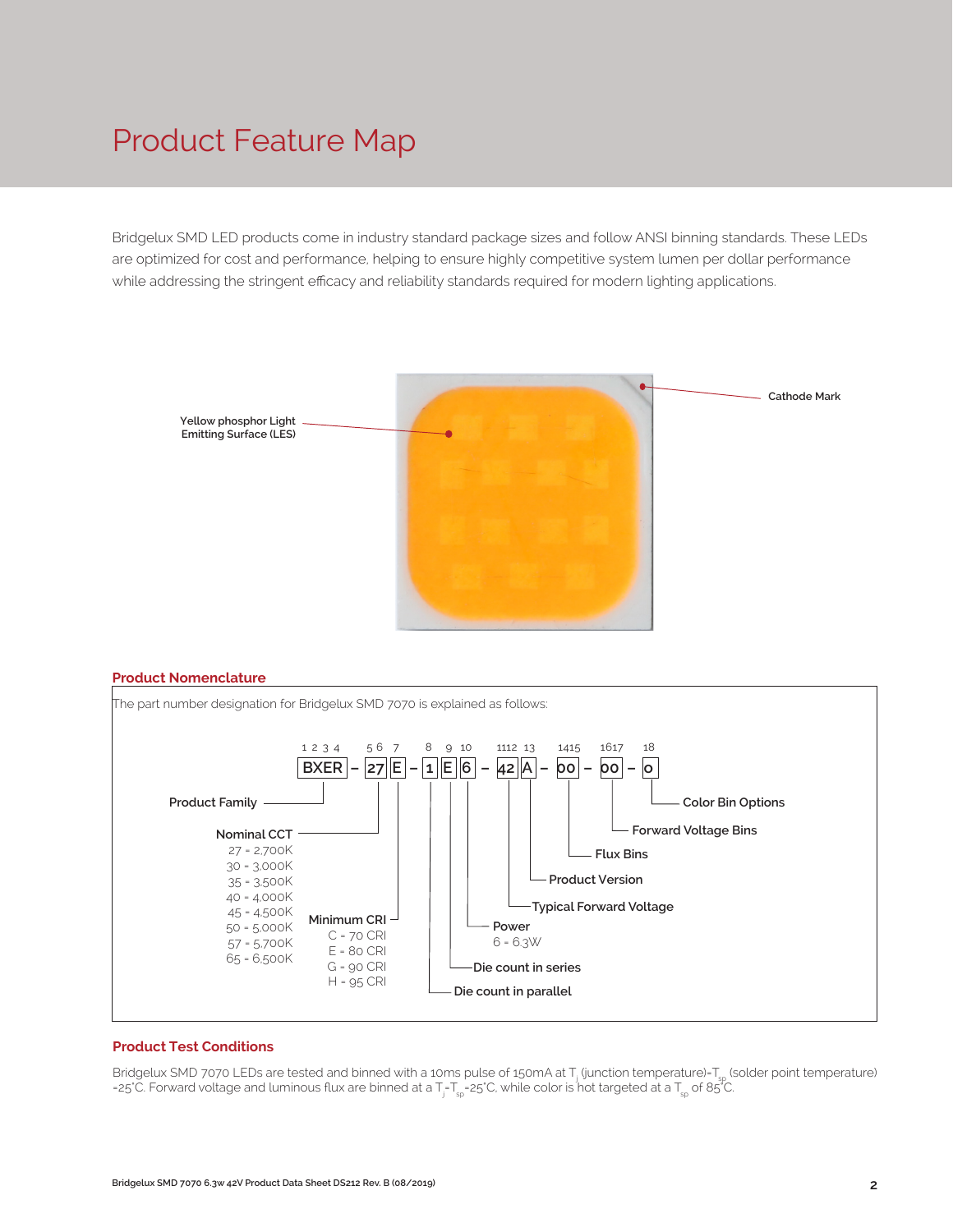The following product configurations are available:

| Part Number <sup>1,6</sup> | Nominal CCT <sup>2</sup> | CRI3.5 | <b>Nominal</b><br><b>Drive Current</b> |      | Forward Voltage <sup>4.5</sup><br>(V) |            | <b>Typical Pulsed</b> | <b>Typical Power</b> | <b>Typical Efficacy</b> |
|----------------------------|--------------------------|--------|----------------------------------------|------|---------------------------------------|------------|-----------------------|----------------------|-------------------------|
|                            | (K)                      |        | (mA)                                   | Min  | <b>Typical</b>                        | <b>Max</b> | Flux $(lm)^{4.5}$     | (W)                  | (lm/W)                  |
| BXER-27C-1E6-42A-00-00-0   | 2700                     | 70     | 150                                    | 39.2 | 41.7                                  | 46.4       | 969                   | 6.3                  | 155                     |
| BXER-27E-1E6-42A-00-00-0   | 2700                     | 80     | 150                                    | 39.2 | 41.7                                  | 46.4       | 861                   | 6.3                  | 138                     |
| BXER-27G-1E6-42A-00-00-0   | 2700                     | 90     | 150                                    | 39.2 | 41.7                                  | 46.4       | 727                   | 6.3                  | 116                     |
| BXER-27H-1E6-42A-00-00-0   | 2700                     | 95     | 150                                    | 39.2 | 41.7                                  | 46.4       | 644                   | 6.3                  | 103                     |
| BXER-30C-1E6-42A-00-00-0   | 3000                     | 70     | 150                                    | 39.2 | 41.7                                  | 46.4       | 992                   | 6.3                  | 159                     |
| BXER-30E-1E6-42A-00-00-0   | 3000                     | 80     | 150                                    | 39.2 | 41.7                                  | 46.4       | 881                   | 6.3                  | 141                     |
| BXER-30G-1E6-42A-00-00-0   | 3000                     | 90     | 150                                    | 39.2 | 41.7                                  | 46.4       | 748                   | 6.3                  | 120                     |
| BXER-30H-1E6-42A-00-00-0   | 3000                     | 95     | 150                                    | 39.2 | 41.7                                  | 46.4       | 667                   | 6.3                  | 107                     |
| BXER-35C-1E6-42A-00-00-0   | 3500                     | 70     | 150                                    | 39.2 | 41.7                                  | 46.4       | 1016                  | 6.3                  | 162                     |
| BXER-35E-1E6-42A-00-00-0   | 3500                     | 80     | 150                                    | 39.2 | 41.7                                  | 46.4       | 910                   | 6.3                  | 145                     |
| BXER-40C-1E6-42A-00-00-0   | 4000                     | 70     | 150                                    | 39.2 | 41.7                                  | 46.4       | 1030                  | 6.3                  | 165                     |
| BXER-40E-1E6-42A-00-00-0   | 4000                     | 80     | 150                                    | 39.2 | 41.7                                  | 46.4       | 938                   | 6.3                  | 150                     |
| BXER-40G-1E6-42A-00-00-0   | 4000                     | 90     | 150                                    | 39.2 | 41.7                                  | 46.4       | 804                   | 6.3                  | 129                     |
| BXER-40H-1E6-42A-00-00-0   | 4000                     | 95     | 150                                    | 39.2 | 41.7                                  | 46.4       | 691                   | 6.3                  | 110                     |
| BXER-45C-1E6-42A-00-00-0   | 4500                     | 70     | 150                                    | 39.2 | 41.7                                  | 46.4       | 1030                  | 6.3                  | 165                     |
| BXER-45E-1E6-42A-00-00-0   | 4500                     | 80     | 150                                    | 39.2 | 41.7                                  | 46.4       | 938                   | 6.3                  | 150                     |
| BXER-50C-1E6-42A-00-00-0   | 5000                     | 70     | 150                                    | 39.2 | 41.7                                  | 46.4       | 1030                  | 6.3                  | 165                     |
| BXER-50E-1E6-42A-00-00-0   | 5000                     | 80     | 150                                    | 39.2 | 41.7                                  | 46.4       | 938                   | 6.3                  | 150                     |
| BXER-57C-1E6-42A-00-00-0   | 5700                     | 70     | 150                                    | 39.2 | 41.7                                  | 46.4       | 1023                  | 6.3                  | 164                     |
| BXER-57E-1E6-42A-00-00-0   | 5700                     | 80     | 150                                    | 39.2 | 41.7                                  | 46.4       | 938                   | 6.3                  | 150                     |
| BXER-65C-1E6-42A-00-00-0   | 6500                     | 70     | 150                                    | 39.2 | 41.7                                  | 46.4       | 1008                  | 6.3                  | 161                     |
| BXER-65E-1E6-42A-00-00-0   | 6500                     | 80     | 150                                    | 39.2 | 41.7                                  | 46.4       | 935                   | 6.3                  | 149                     |

**Table 1:** Selection Guide, Pulsed Measurement Data at 150mA (T<sub>j</sub>=T<sub>sp</sub>=25°C)

Notes for Table 1:

1. The last 7 characters (including hyphens '-') refer to flux bins, forward voltage bins, and color bin options, respectively. "00-00-0" denotes the full distribution of flux, forward voltage, and 5 SDCM color.

 Example: BXER-27E-1E6-42A-00-00-0 refers to the full distribution of flux, forward voltage, and color within a 2700K 5-step ANSI standard chromaticity region with a minimum of 80CRI, 1x14 die configuration, 6.3w power, 41.7V typical forward voltage.

- 2. Product CCT is hot targeted at  $T_{es}$  = 85°C. Nominal CCT as defined by ANSI C78.377-2011.
- 3. Listed CRIs are minimum values and include test tolerance.
- 4. Products tested under pulsed condition (10ms pulse width) at nominal drive current where T<sub>i</sub>-T<sub>sp</sub>-25°C.
- 5. Bridgelux maintains a ±7.5% tolerance on luminous flux measurements, ±0.1V tolerance on forward voltage measurements, and ±2 tolerance on CRI measurements for the SMD 7070.
- 6. Refer to Table 6 and Table 7 for Bridgelux SMD 7070 Luminous Flux Binning and Forward Voltage Binning information.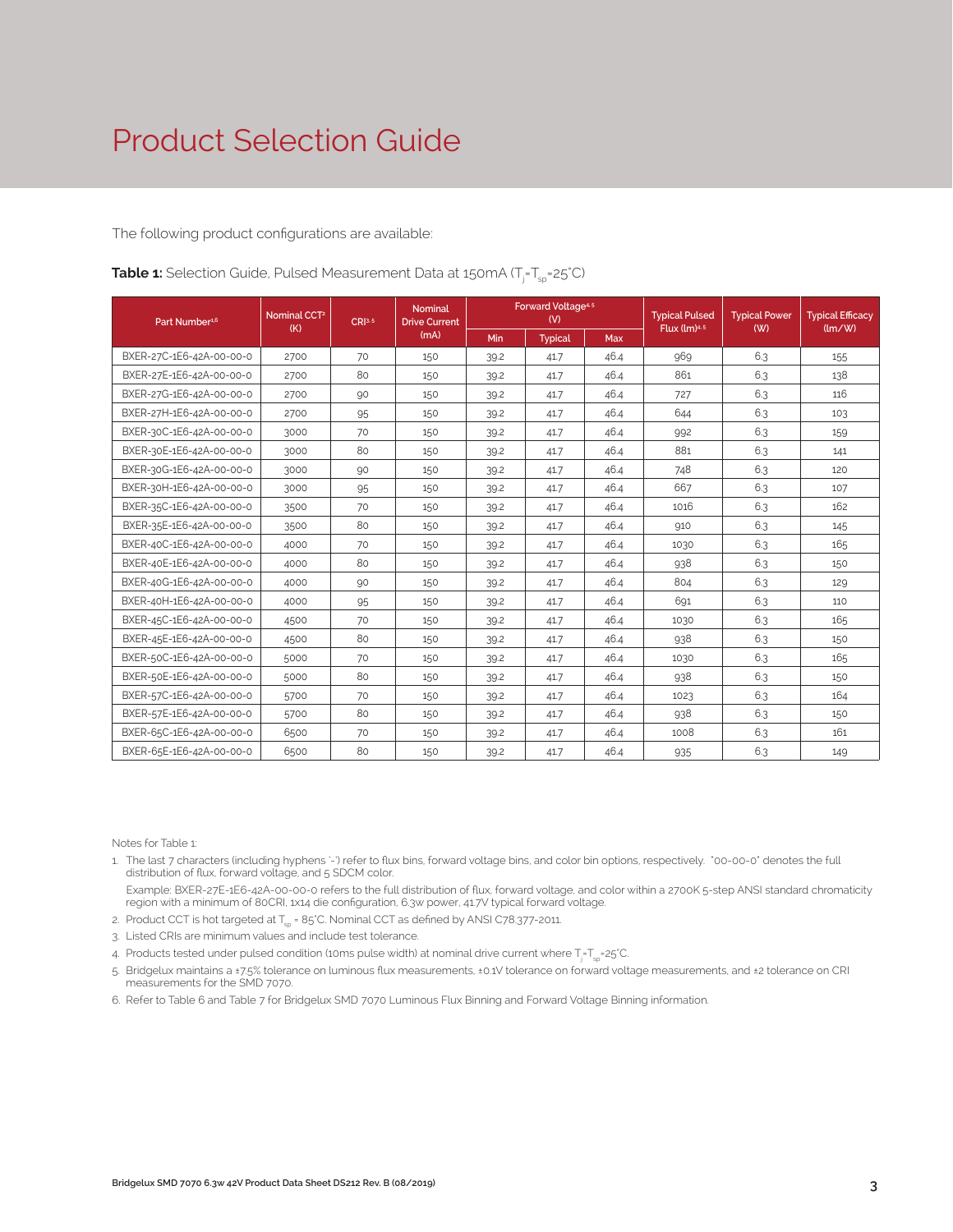The following product configurations are available:

| <b>Table 2:</b> Selection Guide, Stabilized DC Performance $(T_{\rm cm} = 85^{\circ}C)^{6.7}$ |  |  |  |
|-----------------------------------------------------------------------------------------------|--|--|--|
|                                                                                               |  |  |  |

| Part Number <sup>15</sup> | Nominal CCT <sup>2</sup><br>(K) | CRI34 | <b>Nominal Drive</b><br>Current |      | Forward Voltage <sup>4</sup><br>(V) |            | <b>Typical DC Flux</b><br>(lm) <sup>4</sup> | <b>Typical DC</b><br>Power | <b>Typical DC Effi-</b><br>cacy (lm/W) |
|---------------------------|---------------------------------|-------|---------------------------------|------|-------------------------------------|------------|---------------------------------------------|----------------------------|----------------------------------------|
|                           |                                 |       | (mA)                            | Min  | <b>Typical</b>                      | <b>Max</b> |                                             | (W)                        |                                        |
| BXER-27C-1E6-42A-00-00-0  | 2700                            | 70    | 150                             | 38.3 | 40.8                                | 45.5       | 837                                         | 6.1                        | 137                                    |
| BXER-27E-1E6-42A-00-00-0  | 2700                            | 80    | 150                             | 38.3 | 40.8                                | 45.5       | 744                                         | 6.1                        | 122                                    |
| BXER-27G-1E6-42A-00-00-0  | 2700                            | 90    | 150                             | 38.3 | 40.8                                | 45.5       | 629                                         | 6.1                        | 103                                    |
| BXER-27H-1E6-42A-00-00-0  | 2700                            | 95    | 150                             | 38.3 | 40.8                                | 45.5       | 557                                         | 6.1                        | 91                                     |
| BXER-30C-1E6-42A-00-00-0  | 3000                            | 70    | 150                             | 38.3 | 40.8                                | 45.5       | 858                                         | 6.1                        | 140                                    |
| BXER-30E-1E6-42A-00-00-0  | 3000                            | 80    | 150                             | 38.3 | 40.8                                | 45.5       | 762                                         | 6.1                        | 125                                    |
| BXER-30G-1E6-42A-00-00-0  | 3000                            | 90    | 150                             | 38.3 | 40.8                                | 45.5       | 647                                         | 6.1                        | 106                                    |
| BXER-30H-1E6-42A-00-00-0  | 3000                            | 95    | 150                             | 38.3 | 40.8                                | 45.5       | 577                                         | 6.1                        | 94                                     |
| BXER-35C-1E6-42A-00-00-0  | 3500                            | 70    | 150                             | 38.3 | 40.8                                | 45.5       | 879                                         | 6.1                        | 144                                    |
| BXER-35E-1E6-42A-00-00-0  | 3500                            | 80    | 150                             | 38.3 | 40.8                                | 45.5       | 786                                         | 6.1                        | 128                                    |
| BXER-40C-1E6-42A-00-00-0  | 4000                            | 70    | 150                             | 38.3 | 40.8                                | 45.5       | 891                                         | 6.1                        | 146                                    |
| BXER-40E-1E6-42A-00-00-0  | 4000                            | 80    | 150                             | 38.3 | 40.8                                | 45.5       | 811                                         | 6.1                        | 132                                    |
| BXER-40G-1E6-42A-00-00-0  | 4000                            | 90    | 150                             | 38.3 | 40.8                                | 45.5       | 695                                         | 6.1                        | 114                                    |
| BXER-40H-1E6-42A-00-00-0  | 4000                            | 95    | 150                             | 38.3 | 40.8                                | 45.5       | 597                                         | 6.1                        | 98                                     |
| BXER-45C-1E6-42A-00-00-0  | 4500                            | 70    | 150                             | 38.3 | 40.8                                | 45.5       | 891                                         | 6.1                        | 146                                    |
| BXER-45E-1E6-42A-00-00-0  | 4500                            | 80    | 150                             | 38.3 | 40.8                                | 45.5       | 811                                         | 6.1                        | 132                                    |
| BXER-50C-1E6-42A-00-00-0  | 5000                            | 70    | 150                             | 38.3 | 40.8                                | 45.5       | 891                                         | 6.1                        | 146                                    |
| BXER-50E-1E6-42A-00-00-0  | 5000                            | 80    | 150                             | 38.3 | 40.8                                | 45.5       | 811                                         | 6.1                        | 132                                    |
| BXER-57C-1E6-42A-00-00-0  | 5700                            | 70    | 150                             | 38.3 | 40.8                                | 45.5       | 885                                         | 6.1                        | 145                                    |
| BXER-57E-1E6-42A-00-00-0  | 5700                            | 80    | 150                             | 38.3 | 40.8                                | 45.5       | 811                                         | 6.1                        | 132                                    |
| BXER-65C-1E6-42A-00-00-0  | 6500                            | 70    | 150                             | 38.3 | 40.8                                | 45.5       | 871                                         | 6.1                        | 142                                    |
| BXER-65E-1E6-42A-00-00-0  | 6500                            | 80    | 150                             | 38.3 | 40.8                                | 45.5       | 808                                         | 6.1                        | 132                                    |

Notes for Table 2:

1. The last 7 characters (including hyphens '-') refer to flux bins, forward voltage bins, and color bin options, respectively. "00-00-0" denotes the full distribution of flux, forward voltage, and 5 SDCM color.

 Example: BXER-30E-1E6-42A-00-00-0 refers to the full distribution of flux, forward voltage, and color within a 2700K 5-step ANSI standard chromaticity region with a minimum of 80CRI, 1x14 die configuration, 6.3w power, 41.7V typical forward voltage.

- 2. Product CCT is hot targeted at  $T_{sp}$  = 85°C. Nominal CCT as defined by ANSI C78.377-2011.
- 3. Listed CRIs are minimum values and include test tolerance.
- 4. Bridgelux maintains a ±7.5% tolerance on luminous flux measurements, ±0.1V tolerance on forward voltage measurements, and ±2 tolerance on CRI measurements for the SMD 7070.
- 5. Refer to Table 6 and Table 7 for Bridgelux SMD 7070 Luminous Flux Binning and Forward Voltage Binning information.
- 6. Typical stabilized DC performance values are provided as reference only and are not a guarantee of performance.
- 7. Typical performance is estimated based on operation under DC (direct current) with LED emitter mounted onto a heat sink with thermal interface material and the solder point temperature maintained at 85°C. Based on Bridgelux test setup, values may vary depending on the thermal design of the luminaire and/or the exposed environment to which the product is subjected.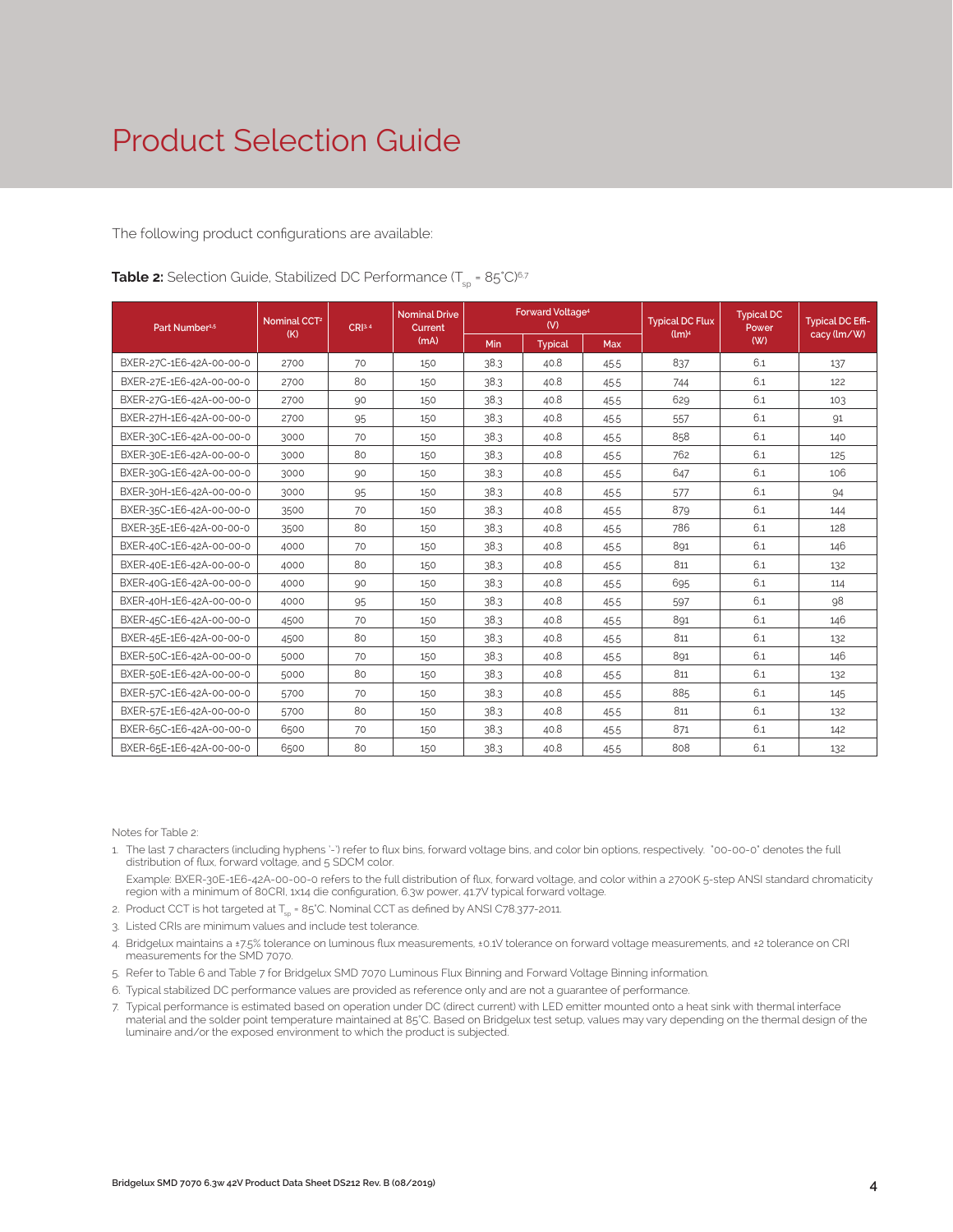# Performance at Commonly Used Drive Currents

SMD 7070 LEDs are tested to the specifications shown using the nominal drive currents in Table 1. SMD 7070 may also be driven at other drive currents dependent on specific application design requirements. The performance at any drive current can be derived from the current vs. voltage characteristics shown in Figure 2 and the relative luminous flux vs. current characteristics shown in Figure 3. The performance at commonly used drive currents is summarized in Table 3.

| <b>Part Number</b>       | <b>CRI</b> | <b>Drive</b><br>Current <sup>1</sup><br>(mA) | Typical V.<br>$\overline{T}_{\rm sp}$ = 25 °C<br>$\mathbf{w}$ | <b>Typical Power</b><br>$T_{sp} = 25^{\circ}C$<br>$($ W) | <b>Typical Pulsed</b><br>Flux <sup>2</sup><br>$T_{sp}$ = 25°C<br>(lm) | <b>Typical</b><br>DC Flux <sup>3</sup><br>$T_{\text{em}}$ = 85 $^{\circ}$ C<br>(lm) | <b>Typical</b><br><b>Efficacy</b><br>$T_{\text{cm}}$ = 25 $^{\circ}$ C<br>$\lim_{x \to 0}$ |
|--------------------------|------------|----------------------------------------------|---------------------------------------------------------------|----------------------------------------------------------|-----------------------------------------------------------------------|-------------------------------------------------------------------------------------|--------------------------------------------------------------------------------------------|
|                          |            | 50                                           | 38.3                                                          | 1.9                                                      | 355                                                                   | 324                                                                                 | 186                                                                                        |
| BXER-27C-1E6-42A-00-00-0 | 70         | 100                                          | 40.1                                                          | 4.0                                                      | 675                                                                   | 599                                                                                 | 169                                                                                        |
|                          |            | 150                                          | 41.7                                                          | 6.3                                                      | 969                                                                   | 837                                                                                 | 155                                                                                        |
|                          |            | 200                                          | 43.2                                                          | 8.6                                                      | 1238                                                                  | 1041                                                                                | 143                                                                                        |
|                          |            | 50                                           | 38.3                                                          | 1.9                                                      | 315                                                                   | 287                                                                                 | 165                                                                                        |
| BXER-27E-1E6-42A-00-00-0 | 80         | 100                                          | 40.1                                                          | 4.0                                                      | 600                                                                   | 533                                                                                 | 150                                                                                        |
|                          |            | 150                                          | 41.7                                                          | 6.3                                                      | 861                                                                   | 744                                                                                 | 138                                                                                        |
|                          |            | 200                                          | 43.2                                                          | 8.6                                                      | 1100                                                                  | 925                                                                                 | 127                                                                                        |
|                          |            | 50                                           | 38.3                                                          | 1.9                                                      | 266                                                                   | 243                                                                                 | 139                                                                                        |
| BXER-27G-1E6-42A-00-00-0 | 90         | 100                                          | 40.1                                                          | 4.0                                                      | 507                                                                   | 450                                                                                 | 127                                                                                        |
|                          |            | 150                                          | 41.7                                                          | 6.3                                                      | 727                                                                   | 629                                                                                 | 116                                                                                        |
|                          |            | 200                                          | 43.2                                                          | 8.6                                                      | 929                                                                   | 781                                                                                 | 108                                                                                        |
|                          | 95         | 50                                           | 38.3                                                          | 1.9                                                      | 236                                                                   | 215                                                                                 | 123                                                                                        |
| BXER-27H-1E6-42A-00-00-0 |            | 100                                          | 40.1                                                          | 4.0                                                      | 449                                                                   | 399                                                                                 | 112                                                                                        |
|                          |            | 150                                          | 41.7                                                          | 6.3                                                      | 644                                                                   | 557                                                                                 | 103                                                                                        |
|                          |            | 200                                          | 43.2                                                          | 8.6                                                      | 823                                                                   | 692                                                                                 | 95                                                                                         |
|                          |            | 50                                           | 38.3                                                          | 1.9                                                      | 364                                                                   | 332                                                                                 | 190                                                                                        |
| BXER-30C-1E6-42A-00-00-0 | 70         | 100                                          | 40.1                                                          | 4.0                                                      | 692                                                                   | 614                                                                                 | 173                                                                                        |
|                          |            | 150                                          | 41.7                                                          | 6.3                                                      | 992                                                                   | 858                                                                                 | 159                                                                                        |
|                          |            | 200                                          | 43.2                                                          | 8.6                                                      | 1268                                                                  | 1067                                                                                | 147                                                                                        |
|                          |            | 50                                           | 38.3                                                          | 1.9                                                      | 323                                                                   | 294                                                                                 | 169                                                                                        |
| BXER-30E-1E6-42A-00-00-0 | 80         | 100                                          | 40.1                                                          | 4.0                                                      | 615                                                                   | 546                                                                                 | 153                                                                                        |
|                          |            | 150                                          | 41.7                                                          | 6.3                                                      | 881                                                                   | 762                                                                                 | 141                                                                                        |
|                          |            | 200                                          | 43.2                                                          | 8.6                                                      | 1126                                                                  | 947                                                                                 | 130                                                                                        |
|                          |            | 50                                           | 38.3                                                          | 1.9                                                      | 274                                                                   | 250                                                                                 | 143                                                                                        |
| BXER-30G-1E6-42A-00-00-0 | 90         | 100                                          | 40.1                                                          | 4.0                                                      | 522                                                                   | 463                                                                                 | 130                                                                                        |
|                          |            | 150                                          | 41.7                                                          | 6.3                                                      | 748                                                                   | 647                                                                                 | 120                                                                                        |
|                          |            | 200                                          | 43.2                                                          | 8.6                                                      | 956                                                                   | 804                                                                                 | 111                                                                                        |

Notes for Table 3:

2. Bridgelux maintains a ± 7.5% tolerance on flux measurements.

3. Typical stabilized DC performance values are provided as reference only and are not a guarantee of performance.

<sup>1.</sup> Alternate drive currents in Table 3 are provided for reference only and are not a guarantee of performance.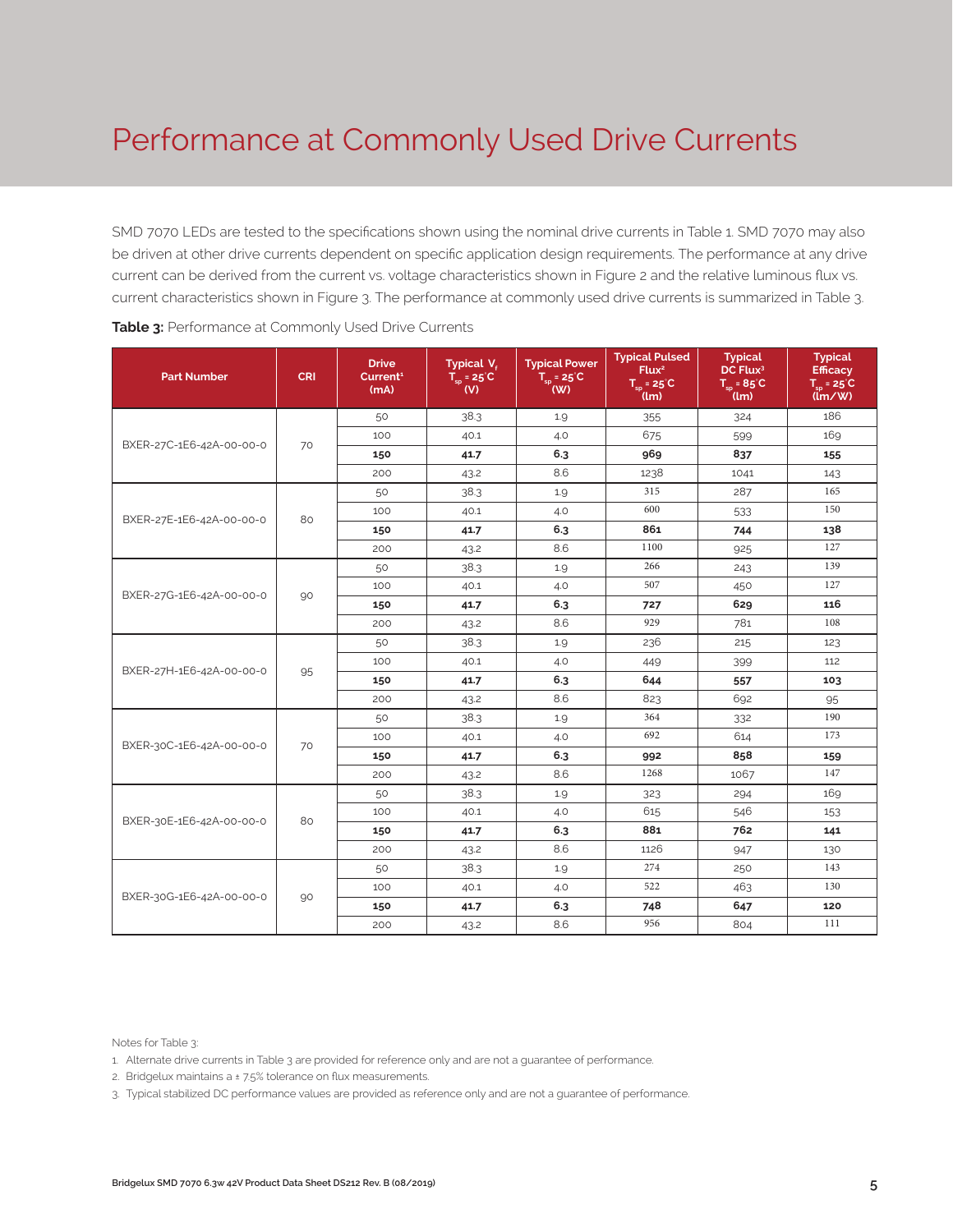# Performance at Commonly Used Drive Currents

| <b>Part Number</b>       | <b>CRI</b> | <b>Drive</b><br>Current <sup>1</sup><br>(mA) | Typical V <sub>c</sub><br>$T_{\rm sp}$ = 25°C<br>(V) | <b>Typical Power</b><br>$T_{\rm SD} = 25^{\circ}C$<br>(W) | <b>Typical Pulsed</b><br>Flux <sup>2</sup><br>$T_{\rm SD}$ = 25°C<br>(lm) | <b>Typical</b><br>DC Flux <sup>3</sup><br>$T_{\dots} = 85^{\circ}C$<br>(lm) | <b>Typical</b><br><b>Efficacy</b><br>$T_{\dots}$ = 25°C<br>$\lim$ /w |
|--------------------------|------------|----------------------------------------------|------------------------------------------------------|-----------------------------------------------------------|---------------------------------------------------------------------------|-----------------------------------------------------------------------------|----------------------------------------------------------------------|
|                          |            | 50                                           | 38.3                                                 | 1.9                                                       | 245                                                                       | 223                                                                         | 128                                                                  |
| BXER-30H-1E6-42A-00-00-0 |            | 100                                          | 40.1                                                 | 4.0                                                       | 465                                                                       | 413                                                                         | 116                                                                  |
|                          | 95         | 150                                          | 41.7                                                 | 6.3                                                       | 667                                                                       | 577                                                                         | 107                                                                  |
|                          |            | 200                                          | 43.2                                                 | 8.6                                                       | 853                                                                       | 717                                                                         | 99                                                                   |
|                          |            | 50                                           | 38.3                                                 | 1.9                                                       | 372                                                                       | 340                                                                         | 195                                                                  |
| BXER-35C-1E6-42A-00-00-0 | 70         | 100                                          | 40.1                                                 | 4.0                                                       | 709                                                                       | 629                                                                         | 177                                                                  |
|                          |            | 150                                          | 41.7                                                 | 6.3                                                       | 1016                                                                      | 879                                                                         | 162                                                                  |
|                          |            | 200                                          | 43.2                                                 | 8.6                                                       | 1299                                                                      | 1092                                                                        | 150                                                                  |
|                          |            | 50                                           | 38.3                                                 | 1.9                                                       | 333                                                                       | 304                                                                         | 174                                                                  |
| BXER-35E-1E6-42A-00-00-0 | 80         | 100                                          | 40.1                                                 | 4.0                                                       | 634                                                                       | 563                                                                         | 158                                                                  |
|                          |            | 150                                          | 41.7                                                 | 6.3                                                       | 910                                                                       | 786                                                                         | 145                                                                  |
|                          |            | 200                                          | 43.2                                                 | 8.6                                                       | 1162                                                                      | 978                                                                         | 135                                                                  |
| BXER-40C-1E6-42A-00-00-0 | 70         | 50                                           | 38.3                                                 | 1.9                                                       | 378                                                                       | 344                                                                         | 197                                                                  |
|                          |            | 100                                          | 40.1                                                 | 4.0                                                       | 718                                                                       | 638                                                                         | 179                                                                  |
|                          |            | 150                                          | 41.7                                                 | 6.3                                                       | 1030                                                                      | 891                                                                         | 165                                                                  |
|                          |            | 200                                          | 43.2                                                 | 8.6                                                       | 1317                                                                      | 1107                                                                        | 152                                                                  |
|                          | 80         | 50                                           | 38.3                                                 | 1.9                                                       | 344                                                                       | 313                                                                         | 180                                                                  |
| BXER-40E-1E6-42A-00-00-0 |            | 100                                          | 40.1                                                 | 4.0                                                       | 654                                                                       | 580                                                                         | 163                                                                  |
|                          |            | 150                                          | 41.7                                                 | 6.3                                                       | 938                                                                       | 811                                                                         | 150                                                                  |
|                          |            | 200                                          | 43.2                                                 | 8.6                                                       | 1198                                                                      | 1008                                                                        | 139                                                                  |
|                          |            | 50                                           | 38.3                                                 | 1.9                                                       | 295                                                                       | 269                                                                         | 154                                                                  |
| BXER-40G-1E6-42A-00-00-0 | 90         | 100                                          | 40.1                                                 | 4.0                                                       | 561                                                                       | 498                                                                         | 140                                                                  |
|                          |            | 150                                          | 41.7                                                 | 6.3                                                       | 804                                                                       | 695                                                                         | 129                                                                  |
|                          |            | 200                                          | 43.2                                                 | 8.6                                                       | 1028                                                                      | 864                                                                         | 119                                                                  |
|                          |            | 50                                           | 38.3                                                 | 1.9                                                       | 253                                                                       | 231                                                                         | 132                                                                  |
| BXER-40H-1E6-42A-00-00-0 | 95         | 100                                          | 40.1                                                 | 4.0                                                       | 482                                                                       | 428                                                                         | 120                                                                  |
|                          |            | 150                                          | 41.7                                                 | 6.3                                                       | 691                                                                       | 597                                                                         | 110                                                                  |
|                          |            | 200                                          | 43.2                                                 | 8.6                                                       | 883                                                                       | 743                                                                         | 102                                                                  |
|                          |            | 50                                           | 38.3                                                 | 1.9                                                       | 378                                                                       | 344                                                                         | 197                                                                  |
| BXER-45C-1E6-42A-00-00-0 | 70         | 100                                          | 40.1                                                 | 4.0                                                       | 718                                                                       | 638                                                                         | 179                                                                  |
|                          |            | 150                                          | 41.7                                                 | 6.3                                                       | 1030                                                                      | 891                                                                         | 165                                                                  |
|                          |            | 200                                          | 43.2                                                 | 8.6                                                       | 1317                                                                      | 1107                                                                        | 152                                                                  |

## **Table 3:** Performance at Commonly Used Drive Currents(Continued)

Notes for Table 3:

1. Alternate drive currents in Table 3 are provided for reference only and are not a guarantee of performance.

2. Bridgelux maintains a ± 7.5% tolerance on flux measurements.

3. Typical stabilized DC performance values are provided as reference only and are not a guarantee of performance.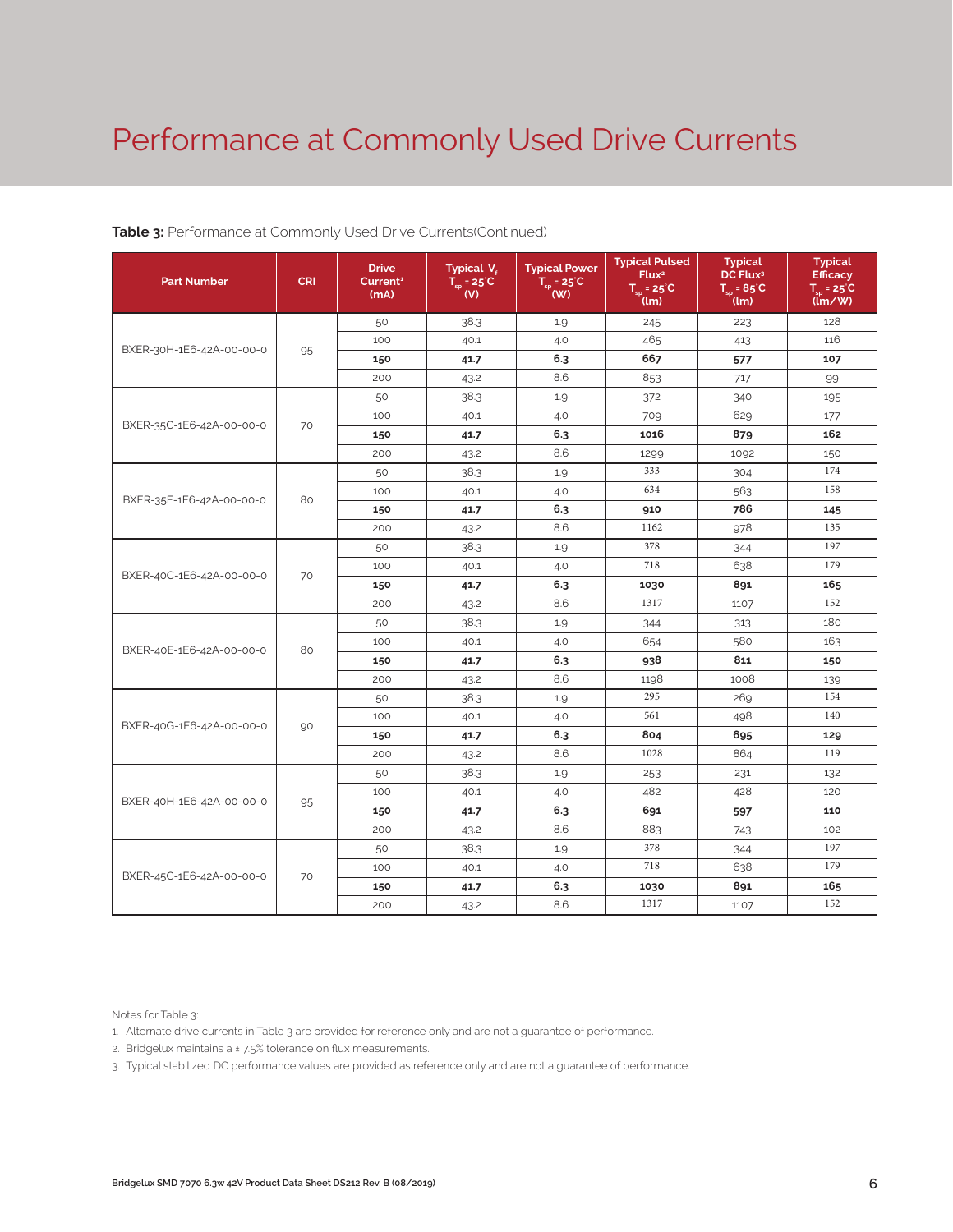# Performance at Commonly Used Drive Currents

| <b>Part Number</b>       | <b>CRI</b> | <b>Drive</b><br>Current <sup>1</sup><br>(mA) | Typical V <sub>e</sub><br>$T_{so} = 25^{\circ}C$<br>(V) | <b>Typical Power</b><br>$\overline{T_{\rm SD}}$ = 25 <sup>°</sup> C<br>(W) | <b>Typical Pulsed</b><br>Flux <sup>2</sup><br>$T_{\rm SD}$ = 25°C<br>้(lm) | <b>Typical</b><br>DC Flux <sup>3</sup><br>$T_{\rm so} = 85^{\circ}C$<br>(lm) | <b>Typical</b><br><b>Efficacy</b><br>$T_{\dots}$ = 25°C<br>$\lim$ /w |
|--------------------------|------------|----------------------------------------------|---------------------------------------------------------|----------------------------------------------------------------------------|----------------------------------------------------------------------------|------------------------------------------------------------------------------|----------------------------------------------------------------------|
|                          |            | 50                                           | 38.3                                                    | 1.9                                                                        | 344                                                                        | 313                                                                          | 180                                                                  |
| BXER-45E-1E6-42A-00-00-0 | 80         | 100                                          | 40.1                                                    | 4.0                                                                        | 654                                                                        | 580                                                                          | 163                                                                  |
|                          |            | 150                                          | 41.7                                                    | 6.3                                                                        | 938                                                                        | 811                                                                          | 150                                                                  |
|                          |            | 200                                          | 43.2                                                    | 8.6                                                                        | 1198                                                                       | 1008                                                                         | 139                                                                  |
|                          |            | 50                                           | 38.3                                                    | 1.9                                                                        | 378                                                                        | 344                                                                          | 197                                                                  |
| BXER-50C-1E6-42A-00-00-0 | 70         | 100                                          | 40.1                                                    | 4.0                                                                        | 718                                                                        | 638                                                                          | 179                                                                  |
|                          |            | 150                                          | 41.7                                                    | 6.3                                                                        | 1030                                                                       | 891                                                                          | 165                                                                  |
|                          |            | 200                                          | 43.2                                                    | 8.6                                                                        | 1317                                                                       | 1107                                                                         | 152                                                                  |
|                          |            | 50                                           | 38.3                                                    | 1.9                                                                        | 344                                                                        | 313                                                                          | 180                                                                  |
| BXER-50E-1E6-42A-00-00-0 | 80         | 100                                          | 40.1                                                    | 4.0                                                                        | 654                                                                        | 580                                                                          | 163                                                                  |
|                          |            | 150                                          | 41.7                                                    | 6.3                                                                        | 938                                                                        | 811                                                                          | 150                                                                  |
|                          |            | 200                                          | 43.2                                                    | 8.6                                                                        | 1198                                                                       | 1008                                                                         | 139                                                                  |
|                          | 70         | 50                                           | 38.3                                                    | 1.9                                                                        | 375                                                                        | 342                                                                          | 196                                                                  |
| BXER-57C-1E6-42A-00-00-0 |            | 100                                          | 40.1                                                    | 4.0                                                                        | 714                                                                        | 633                                                                          | 178                                                                  |
|                          |            | 150                                          | 41.7                                                    | 6.3                                                                        | 1023                                                                       | 885                                                                          | 164                                                                  |
|                          |            | 200                                          | 43.2                                                    | 8.6                                                                        | 1308                                                                       | 1100                                                                         | 151                                                                  |
|                          |            | 50                                           | 38.3                                                    | 1.9                                                                        | 344                                                                        | 313                                                                          | 180                                                                  |
| BXER-57E-1E6-42A-00-00-0 | 80         | 100                                          | 40.1                                                    | 4.0                                                                        | 654                                                                        | 580                                                                          | 163                                                                  |
|                          |            | 150                                          | 41.7                                                    | 6.3                                                                        | 938                                                                        | 811                                                                          | 150                                                                  |
|                          |            | 200                                          | 43.2                                                    | 8.6                                                                        | 1198                                                                       | 1008                                                                         | 139                                                                  |
|                          |            | 50                                           | 38.3                                                    | 1.9                                                                        | 369                                                                        | 337                                                                          | 193                                                                  |
| BXER-65C-1E6-42A-00-00-0 | 70         | 100                                          | 40.1                                                    | 4.0                                                                        | 703                                                                        | 624                                                                          | 175                                                                  |
|                          |            | 150                                          | 41.7                                                    | 6.3                                                                        | 1008                                                                       | 871                                                                          | 161                                                                  |
|                          |            | 200                                          | 43.2                                                    | 8.6                                                                        | 1288                                                                       | 1083                                                                         | 149                                                                  |
|                          |            | 50                                           | 38.3                                                    | 1.9                                                                        | 343                                                                        | 312                                                                          | 179                                                                  |
| BXER-65E-1E6-42A-00-00-0 | 80         | 100                                          | 40.1                                                    | 4.0                                                                        | 652                                                                        | 579                                                                          | 163                                                                  |
|                          |            | 150                                          | 41.7                                                    | 6.3                                                                        | 935                                                                        | 808                                                                          | 149                                                                  |
|                          |            | 200                                          | 43.2                                                    | 8.6                                                                        | 1195                                                                       | 1005                                                                         | 138                                                                  |

## **Table 3:** Performance at Commonly Used Drive Currents(Continued)

Notes for Table 3:

1. Alternate drive currents in Table 3 are provided for reference only and are not a guarantee of performance.

2. Bridgelux maintains a ± 7.5% tolerance on flux measurements.

3. Typical stabilized DC performance values are provided as reference only and are not a guarantee of performance.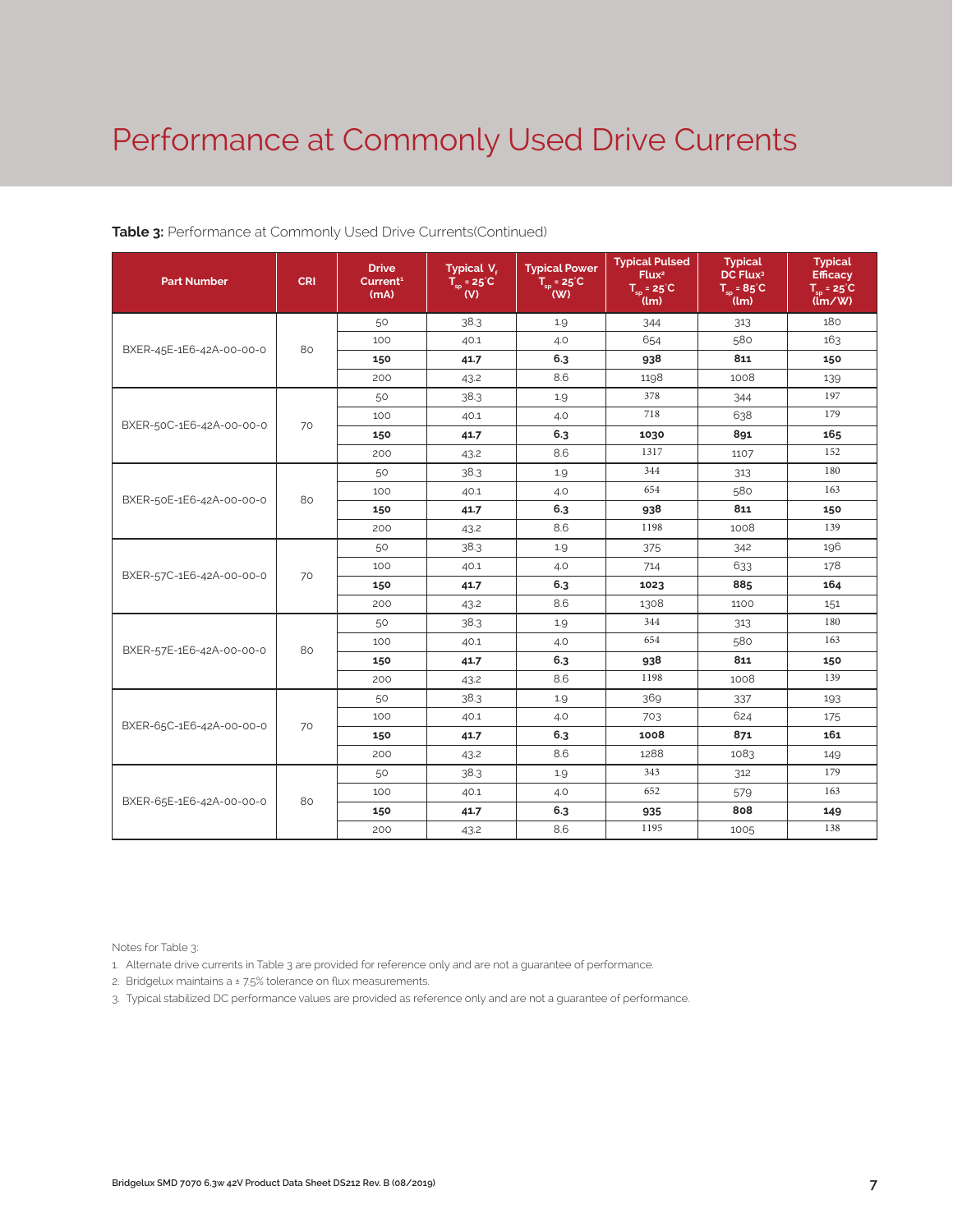# Electrical Characteristics

## **Table 4:** Electrical Characteristics

|                          | <b>Drive Current</b> |                | <b>Forward Voltage</b><br>$(V)$ <sup>2.3</sup> |                | <b>Typical</b><br><b>Temperature</b><br><b>Coefficient</b>  | <b>Typical</b><br><b>Thermal</b><br><b>Resistance</b>                |  |
|--------------------------|----------------------|----------------|------------------------------------------------|----------------|-------------------------------------------------------------|----------------------------------------------------------------------|--|
| Part Number <sup>1</sup> | (mA)                 | <b>Minimum</b> | <b>Typical</b>                                 | <b>Maximum</b> | of Forward<br>Voltage<br>$\Delta V \sim \Delta T$<br>(mV/C) | <b>Junction</b><br>to Solder Point <sup>4</sup><br>$R_{j-sp}$ (°C/W) |  |
| BXER-XXX-1E6-42A-00-00-0 | 150                  | 39.2           | 41.7                                           | 46.4           | $-13.4$                                                     | 2.5                                                                  |  |

Notes for Table 4:

1. The last 7 characters (including hyphens '-') refer to flux bins, forward voltage bins, and color bin options, respectively. "00-00-0" denotes the full distribution of flux, forward voltage, and 5 SDCM color.

 Example: BXER-27E-1E6-42A-00-00-0 refers to the full distribution of flux, forward voltage, and color within a 2700K 5-step ANSI standard chromaticity region with a minimum of 80CRI, 1x14 die configuration, 6.3w power, 41.7V typical forward voltage.

2. Bridgelux maintains a tolerance of ± 0.1V on forward voltage measurements. Voltage minimum and maximum values at the nominal drive current are guaranteed by 100% test.

3. Products tested under pulsed condition (10ms pulse width) at nominal drive current where  $T_{\rm es}$  = 25°C.

4. Thermal resistance value was calculated using total electrical input power; optical power was not subtracted from input power.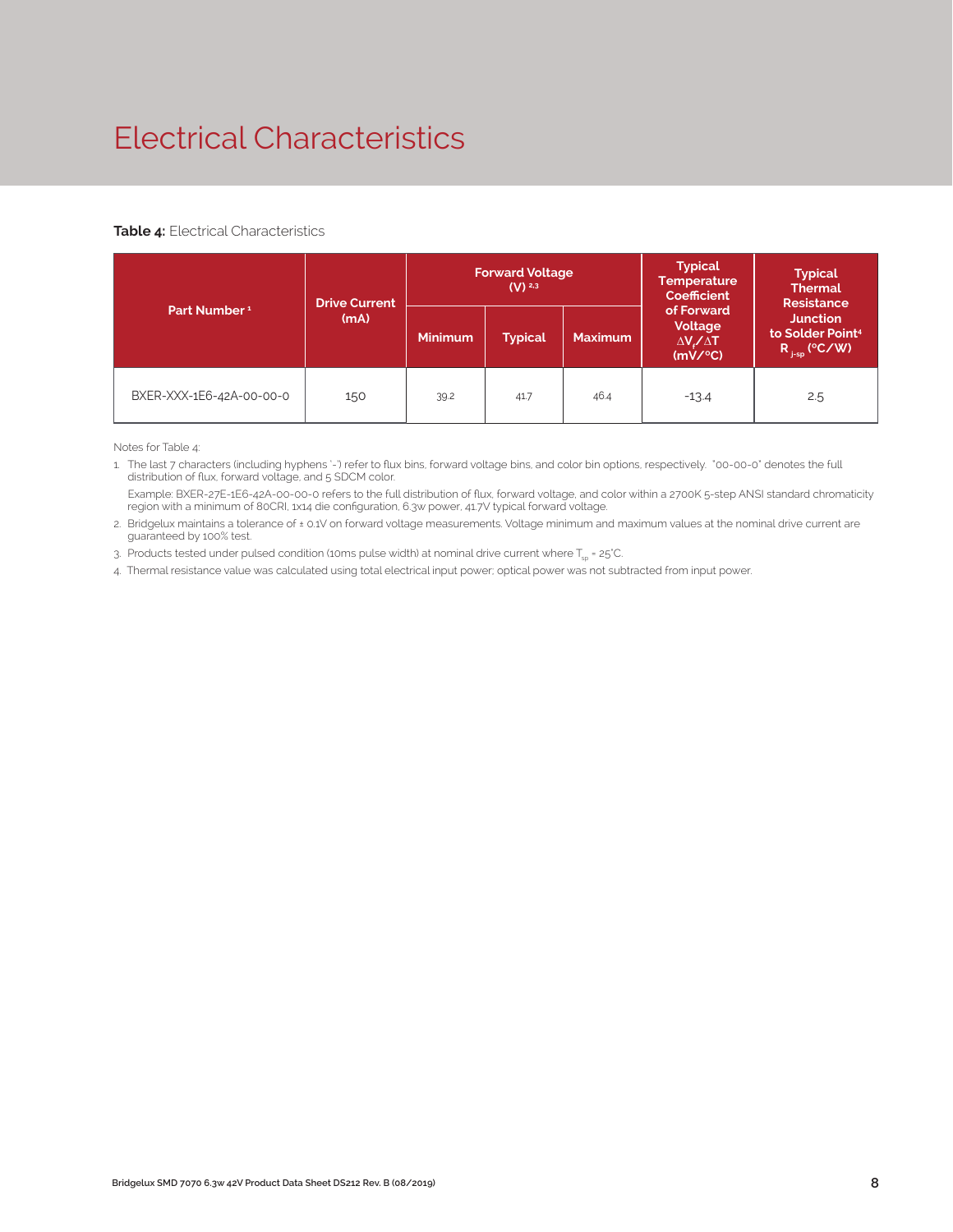# Absolute Maximum Ratings

# **Table 5:** Maximum Ratings

| Parameter                                             | Maximum Rating                                  |
|-------------------------------------------------------|-------------------------------------------------|
| LED Junction Temperature $(T_i)$                      | $125^{\circ}$ C                                 |
| Storage Temperature                                   | $-40^{\circ}$ C to $+105^{\circ}$ C             |
| Operating Solder Point Temperature (T <sub>Sp</sub> ) | -40°C to +105°C                                 |
| <b>Soldering Temperature</b>                          | 260°C or lower for a maximum of 10 seconds      |
| Maximum Drive Current <sup>1</sup>                    | 200 <sub>m</sub> A                              |
| Maximum Peak Pulsed Forward Current <sup>2</sup>      | 300 <sub>m</sub> A                              |
| Maximum Reverse Voltage <sup>3</sup>                  | $\overline{a}$                                  |
| Moisture Sensitivity Rating                           | MSL <sub>3</sub>                                |
| Electrostatic Discharge                               | 2kV HBM. JEDEC-JS-001-HBM and JEDEC-JS-001-2012 |

Notes for Table 5:

- 1. The condition of the maximum drive current is limited, Figure 7 can be reference.
- 2. Maximum drive current may be limited by the solder point temperature. Please see Figure 7 for further details.

3. Light emitting diodes are not designed to be driven in reverse voltage and will not produce light under this condition, no rating is provided.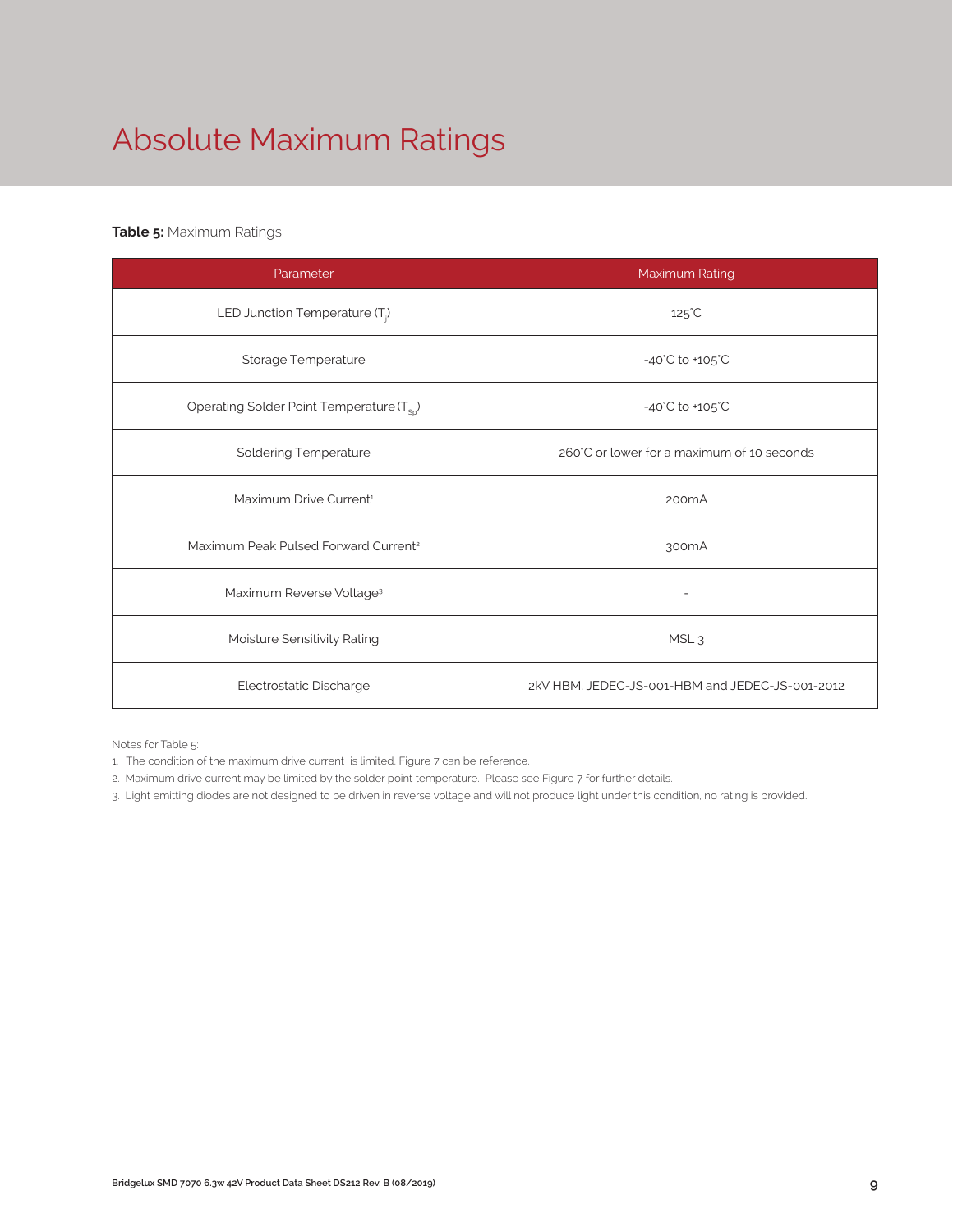# Product Bin Definitions

Table 6 lists the standard photometric luminous flux bins for Bridgelux SMD 7070 LEDs. Although several bins are listed, product availability in a particular bin varies by production run and by product performance. Not all bins are available in all CCTs.

| <b>Bin Code</b> | <b>Minimum</b> | <b>Maximum</b> | <b>Unit</b> | <b>Condition</b> |
|-----------------|----------------|----------------|-------------|------------------|
| <b>B1</b>       | 590            | 635            |             |                  |
| B <sub>2</sub>  | 635            | 685            |             |                  |
| B <sub>3</sub>  | 685            | 740            |             |                  |
| <b>B4</b>       | 740            | 800            |             |                  |
| <b>B5</b>       | 800            | 865            | lm          | $I_F = 150mA$    |
| <b>B6</b>       | 865            | 935            |             |                  |
| <b>B7</b>       | 935            | 1010           |             |                  |
| B <sub>8</sub>  | 1010           | 1090           |             |                  |
| B9              | 1090           | 1175           |             |                  |

# **Table 6:** Luminous Flux Bin Definitions at 150mA, T<sub>sp</sub>=25°C

Note for Table 6:

1. Bridgelux maintains a tolerance of ± 7.5% on luminous flux measurements.

## **Table 7:** Forward Voltage Bin Definition at 150mA, T<sub>sp</sub>=25°C

| <b>Bin Code</b> | <b>Minimum</b> | <b>Maximum</b> | <b>Unit</b> | <b>Condition</b> |
|-----------------|----------------|----------------|-------------|------------------|
| <b>MG</b>       | 38             | 39.5           |             |                  |
| MH              | 39.5           | 41             |             |                  |
| MI              | 41             | 42.5           |             | $IE=150mA$       |
| PD              | 42.5           | 44             |             |                  |
| PE              | 44             | 45.5           |             |                  |

Note for Table 7:

1. Bridgelux maintains a tolerance of ± 0.1V on forward voltage measurements.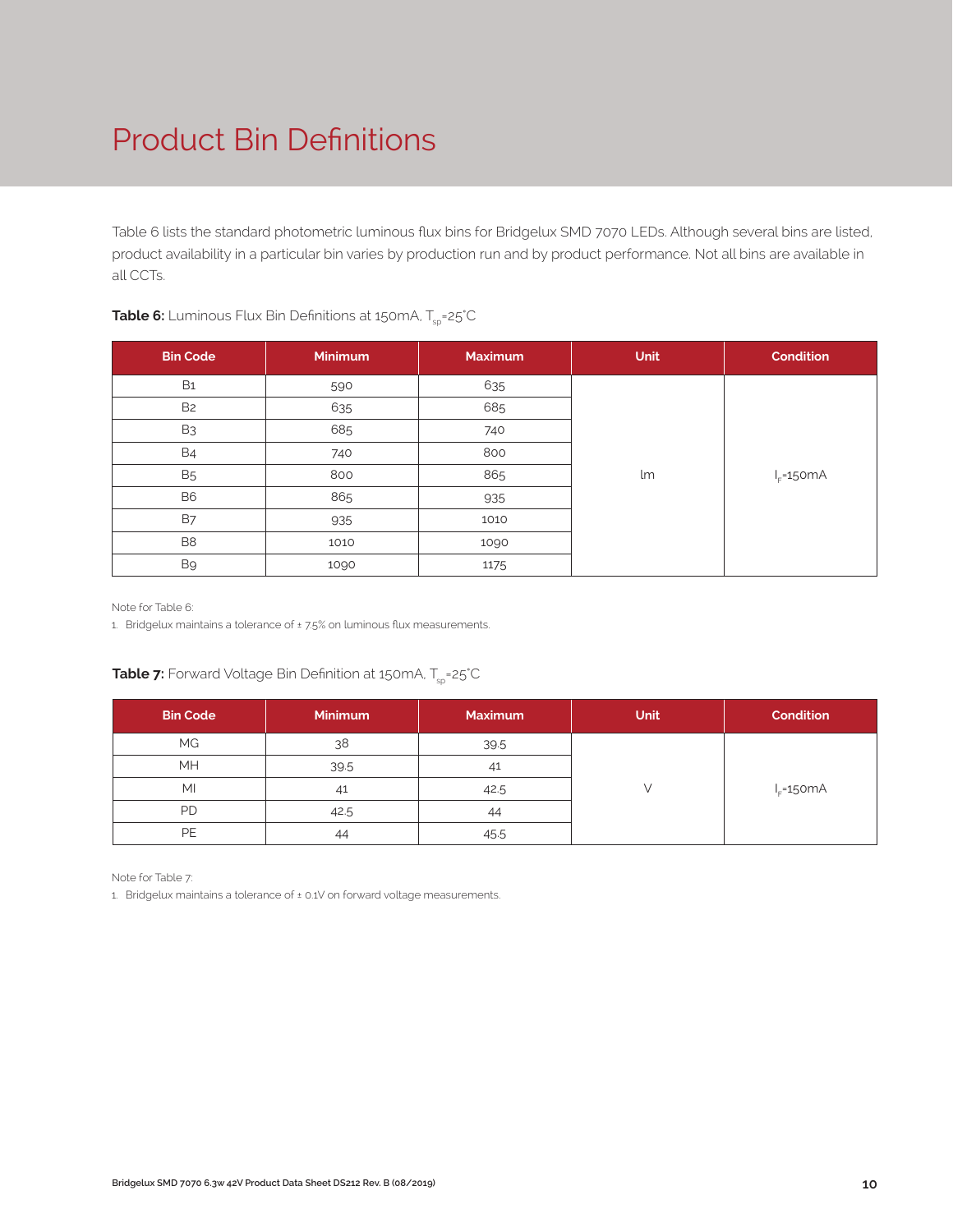# Product Bin Definitions

| <b>CCT</b> | <b>Color Space</b> | <b>Center Point</b> |        |                   |                   | <b>Ellipse</b>        |                  |
|------------|--------------------|---------------------|--------|-------------------|-------------------|-----------------------|------------------|
|            |                    | $\mathsf{x}$        | Y      | <b>Major Axis</b> | <b>Minor Axis</b> | <b>Rotation Angle</b> | <b>Color Bin</b> |
| 2700K      | 3 SDCM             | 0.4578              | 0.4101 | 0.00810           | 0.00420           | 53.70                 | 3                |
|            | 5 SDCM             | 0.4578              | 0.4101 | 0.01350           | 0.00700           | 53.70                 | 5                |
| 3000K      | 3 SDCM             | 0.4338              | 0.4030 | 0.00834           | 0.00408           | 53.22                 | 3                |
|            | 5 SDCM             | 0.4338              | 0.4030 | 0.01390           | 0.00680           | 53.22                 | 5                |
| 3500K      | 3 SDCM             | 0.4103              | 0.3961 | 0.00927           | 0.00414           | 54.00                 | 3                |
|            | 5 SDCM             | 0.4103              | 0.3961 | 0.01545           | 0.00690           | 54.00                 | 5                |
| 4000K      | 3 SDCM             | 0.3818              | 0.3797 | 0.00939           | 0.00402           | 53.72                 | 3                |
|            | 5 SDCM             | 0.3818              | 0.3797 | 0.01565           | 0.00670           | 53.72                 | 5                |
| 4500K      | 3 SDCM             | 0.3611              | 0.3658 | 0.00756           | 0.00338           | 57.58                 | 3                |
|            | 5 SDCM             | 0.3611              | 0.3658 | 0.01260           | 0.00563           | 57.58                 | 5                |
| 5000K      | 3 SDCM             | 0.3447              | 0.3553 | 0.00822           | 0.00354           | 59.62                 | 3                |
|            | 5 SDCM             | 0.3447              | 0.3553 | 0.01370           | 0.00590           | 59.62                 | 5                |
| 5700K      | 3 SDCM             | 0.3287              | 0.3417 | 0.00746           | 0.00320           | 59.09                 | 3                |
|            | 5 SDCM             | 0.3287              | 0.3417 | 0.01243           | 0.00533           | 59.09                 | 5                |
| 6500K      | 3 SDCM             | 0.3123              | 0.3282 | 0.00669           | 0.00285           | 58.57                 | 3                |
|            | 5 SDCM             | 0.3123              | 0.3282 | 0.01115           | 0.00475           | 58.57                 | 5                |

**Table 8:** 3- and 5-step MacAdam Ellipse Color Bin Definitions

Notes for Table 8:

1. Color binning at  $T_{\rm so}$ =85°C

2. Bridgelux maintains a tolerance of ± 0.007 on x and y color coordinates in the CIE 1931 color space.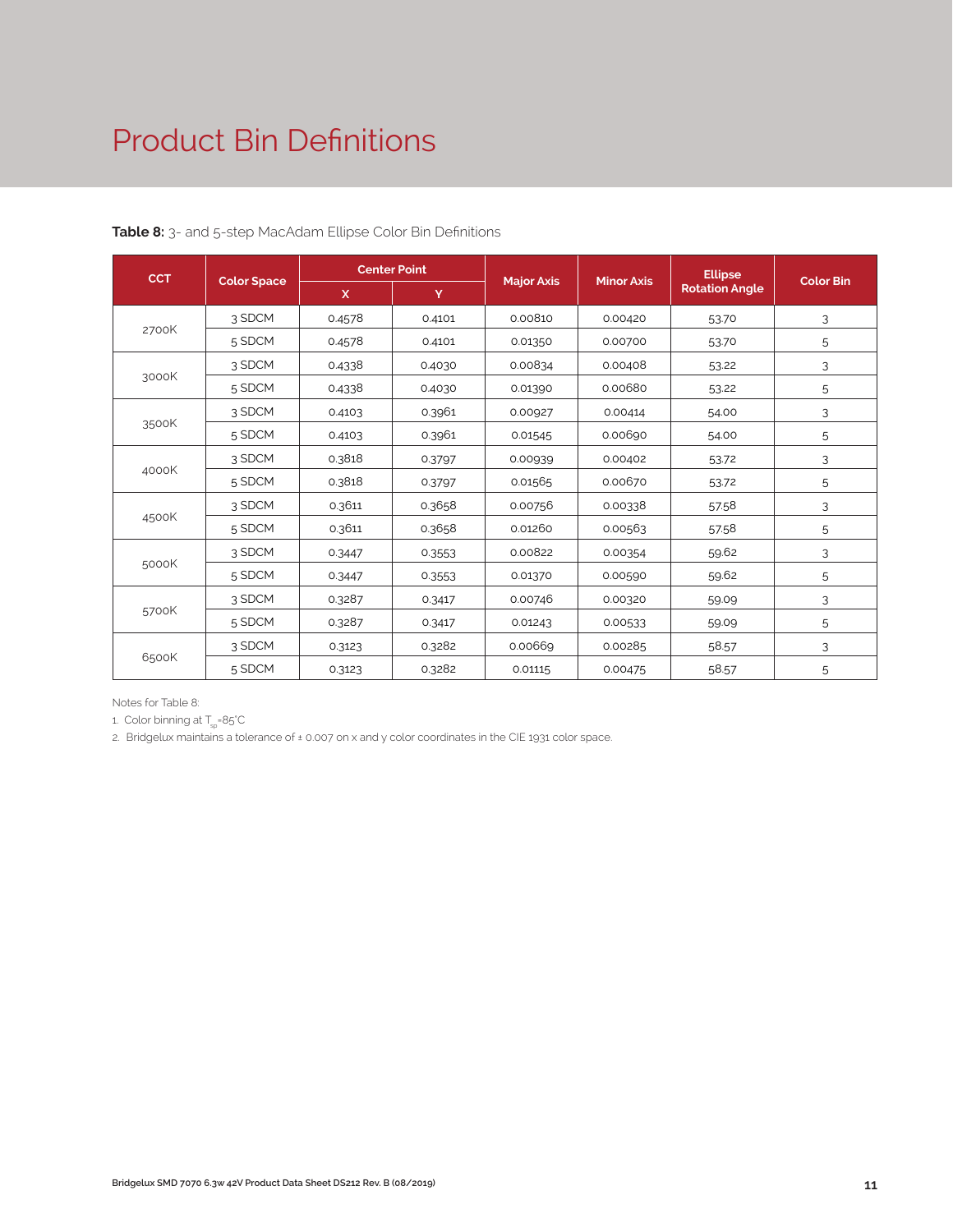# Product Bin Definitions



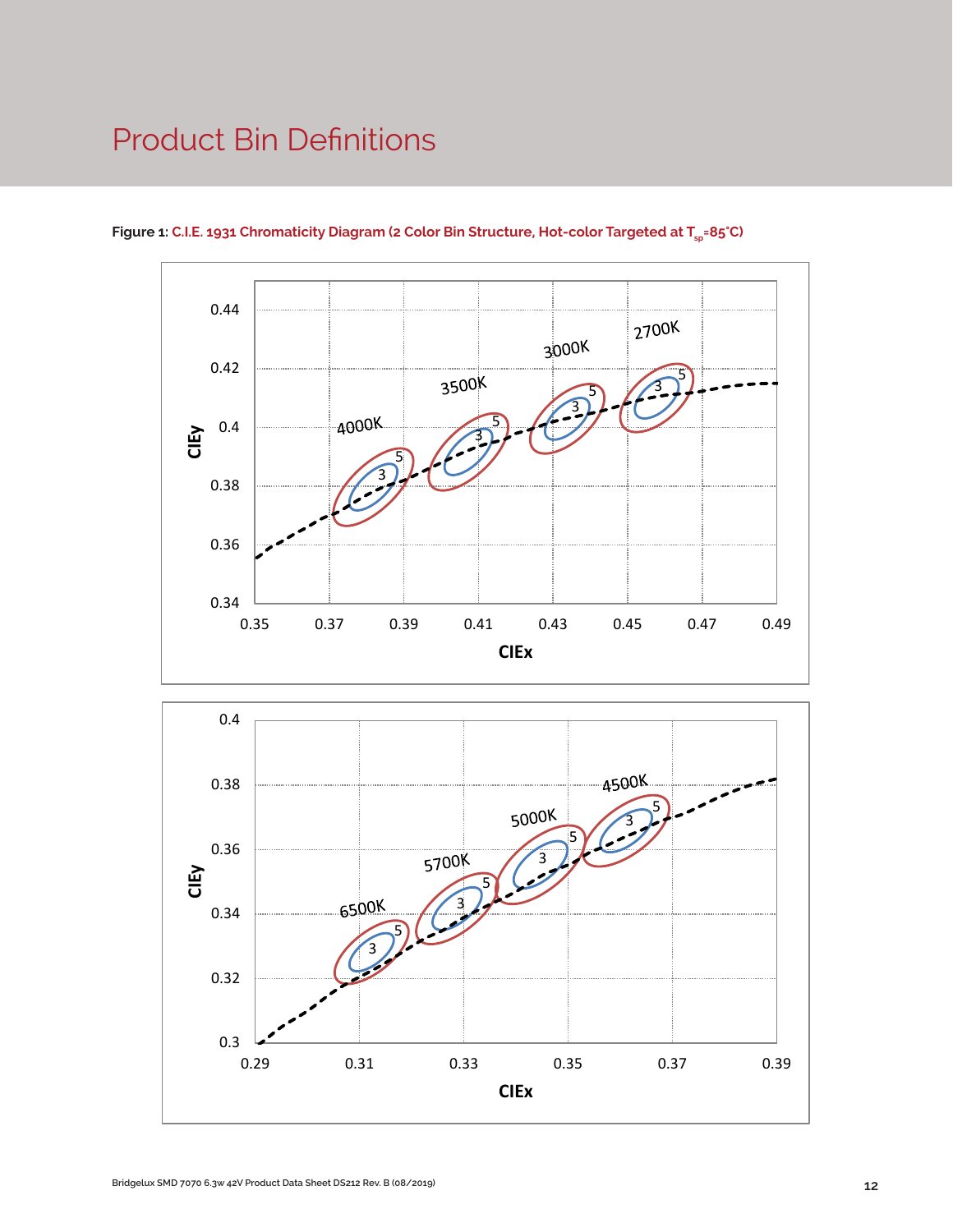# Performance Curves

## Figure 2: Drive Current vs. Voltage (T<sub>cn</sub>=25°C)



Figure 3: Typical Relative Luminous Flux vs. Drive Current (T<sub>sp</sub>=25°C)



Note for Figure 3:

1. Bridgelux does not recommend driving high power LEDs at low currents. Doing so may produce unpredictable results. Pulse width modulation (PWM) is recommended for dimming effects.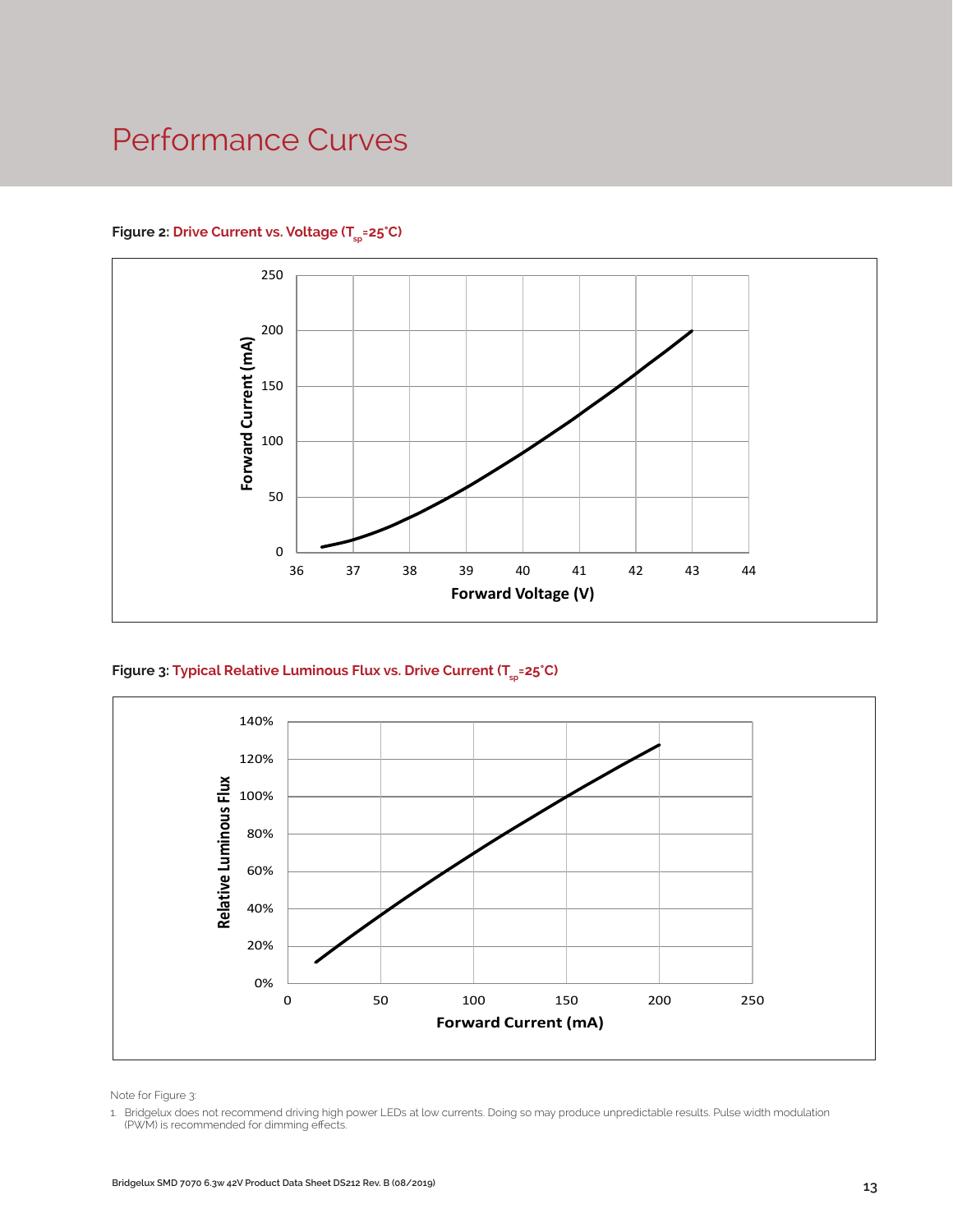# Performance Curves



# **Figure 4: Typical Relative DC Flux vs. Solder Point Temperature**





Notes for Figures 4 & 5:

- 1. Characteristics shown for warm white based on 2700K and 80 CRI.
- 2. Characteristics shown for neutral white based on 4000K and 80 CRI.
- 3. Characteristics shown for cool white based on 6500K and 80 CRI.
- 4. For other color SKUs, the shift in color will vary. Please contact your Bridgelux Sales Representative for more information.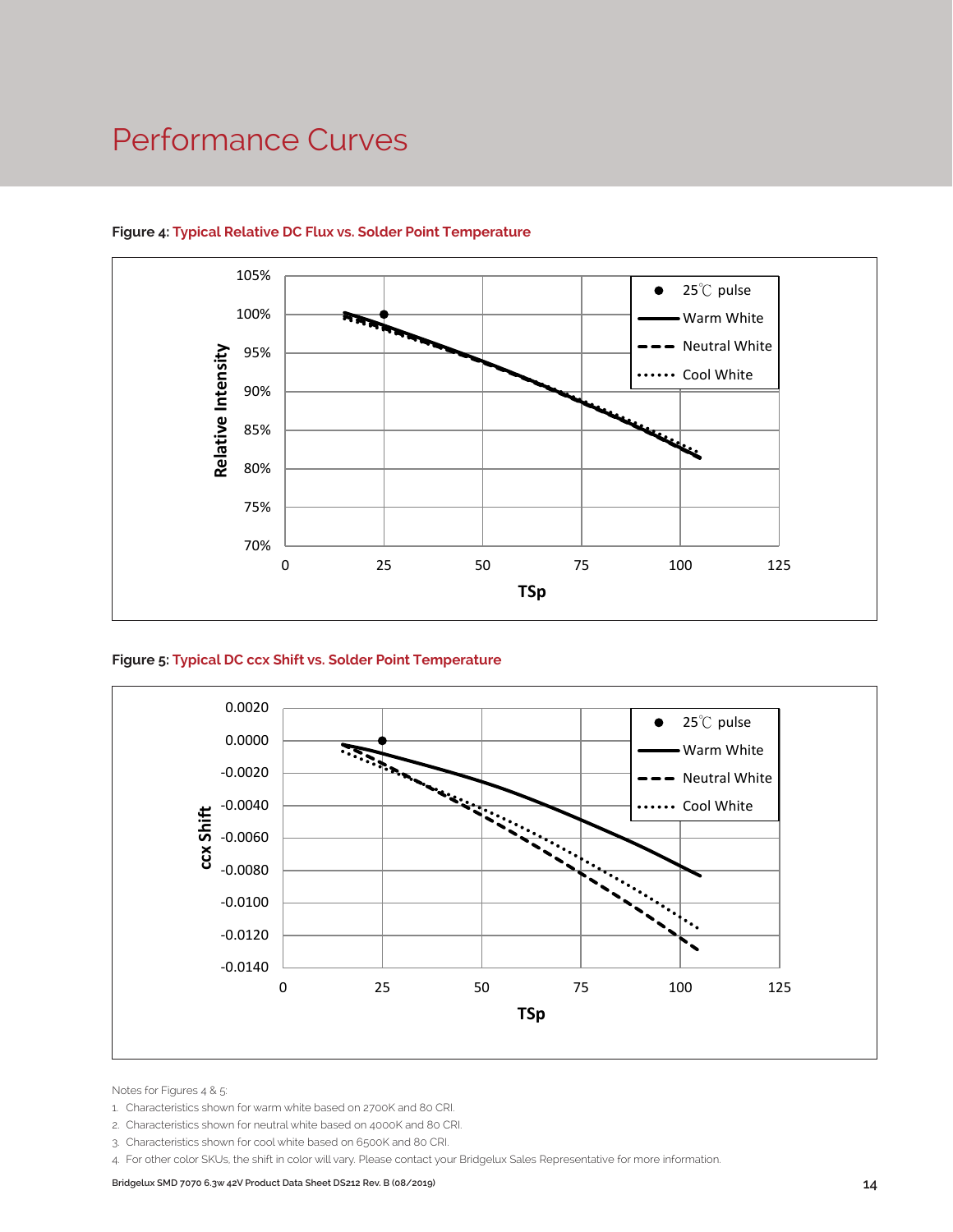# Performance Curves



## **Figure 6: Typical DC ccy Shift vs. Solder Point Temperature**

Notes for Figure 6:

1. Characteristics shown for warm white based on 2700K and 80 CRI.

2. Characteristics shown for neutral white based on 4000K and 80 CRI.

3. Characteristics shown for cool white based on 6500K and 80 CRI.

4. For other color SKUs, the shift in color will vary. Please contact your Bridgelux Sales Representative for more information.

## **Figure 7: Drive Current Derating Curve**

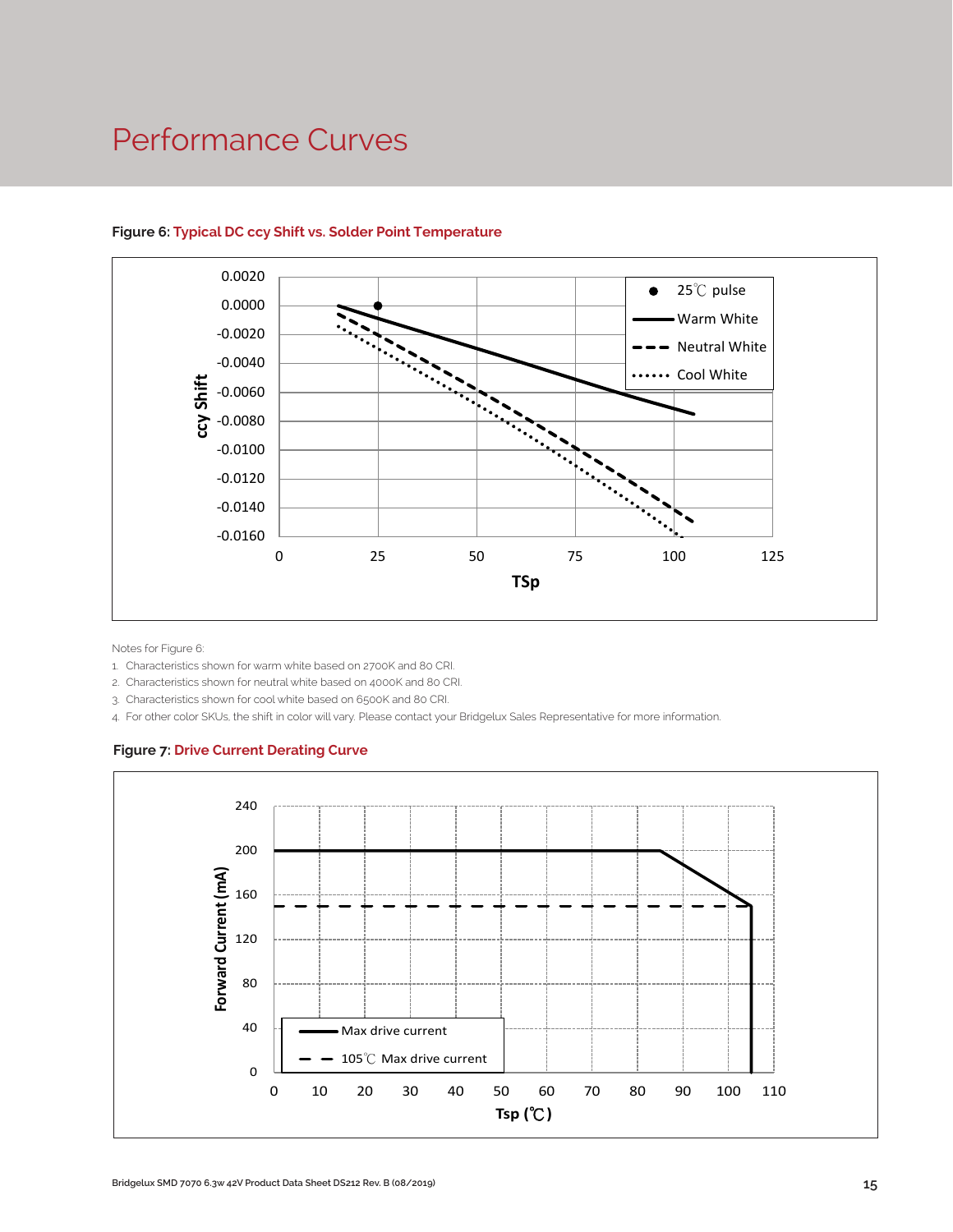# Typical Radiation Pattern



# Figure 8: Typical Spatial Radiation Pattern at 150mA, T<sub>cn</sub>=25°C

Notes for Figure 8:

1. Typical viewing angle is 116°.

2. The viewing angle is defined as the off axis angle from the centerline where luminous intensity (Iv) is ½ of the peak value.

# Figure 9: Typical Polar Radiation Pattern at 150mA, T<sub>sp</sub>=25°C

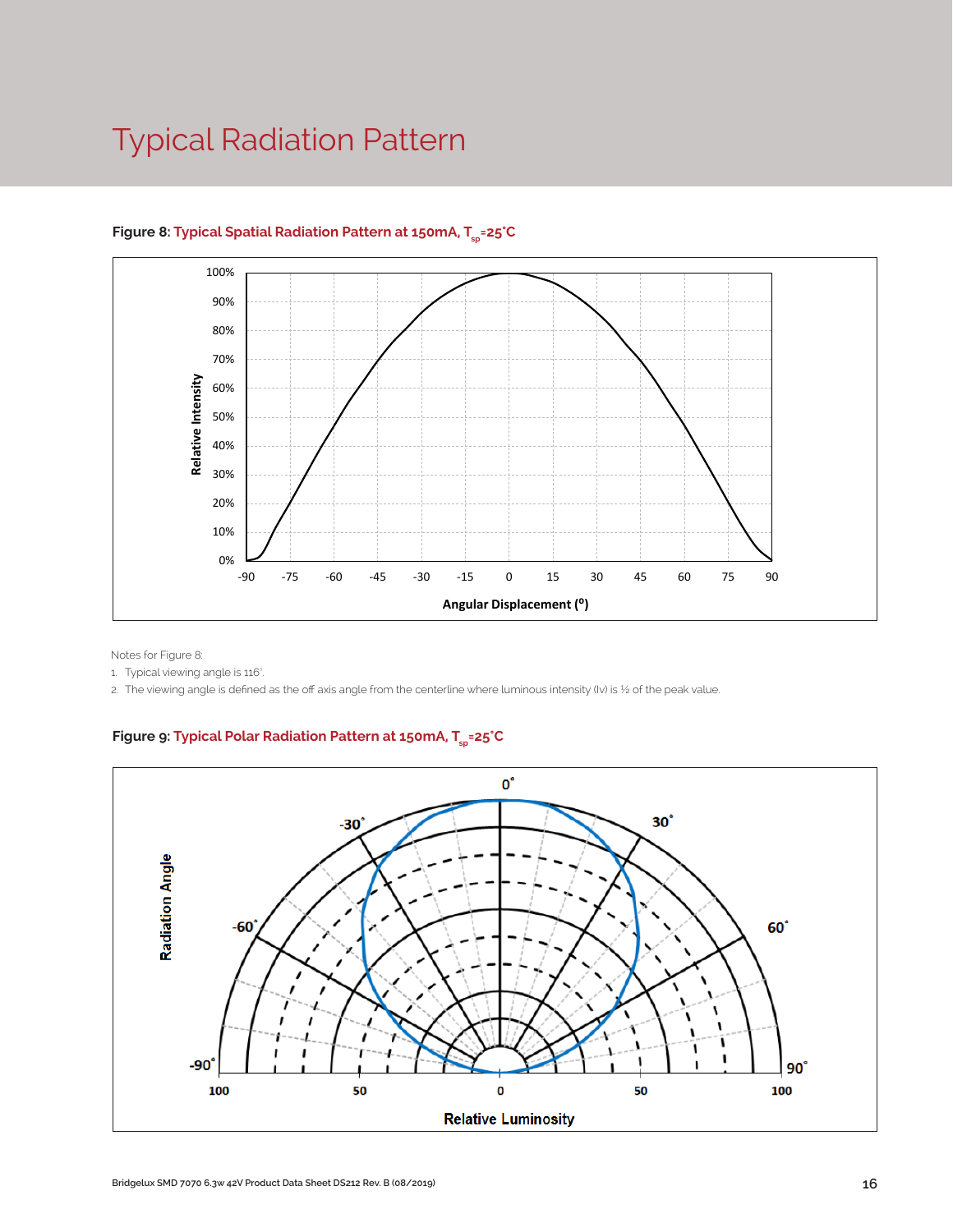# Typical Color Spectrum

## **Figure 10: Typical Color Spectrum**



Note for Figure 10:

1. Color spectra measured at nominal current for  $T_{sp}$  = 25°C for 80 CRI products.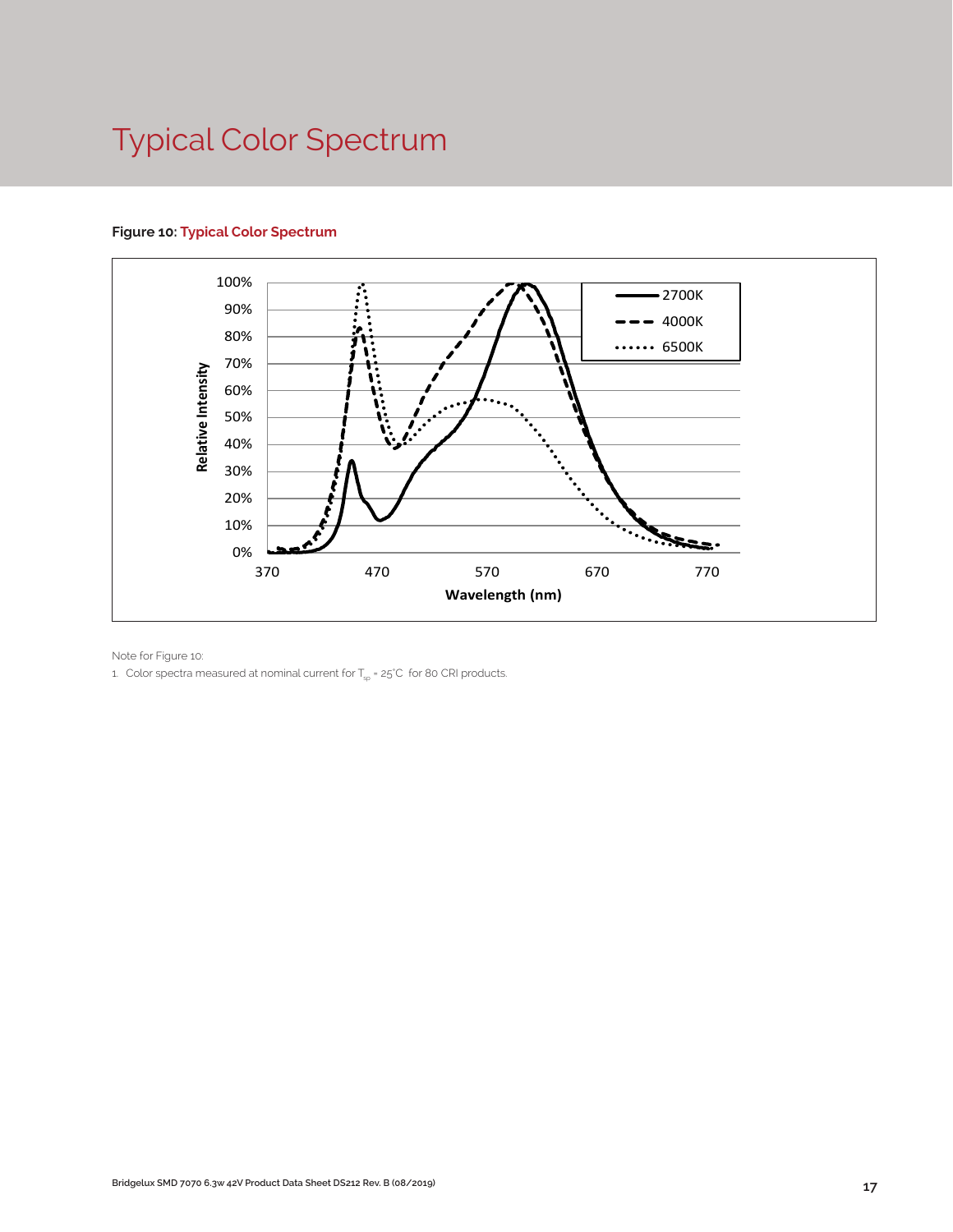# Mechanical Dimensions

## **Figure 11: Drawing for SMD 7070**



Notes for Figure 11:

- 1. Drawings are not to scale.
- 2. Drawing dimensions are in millimeters.
- 3. Unless otherwise specified, tolerances are ± 0.10mm.



## **Recommended PCB Soldering Pad Pattern**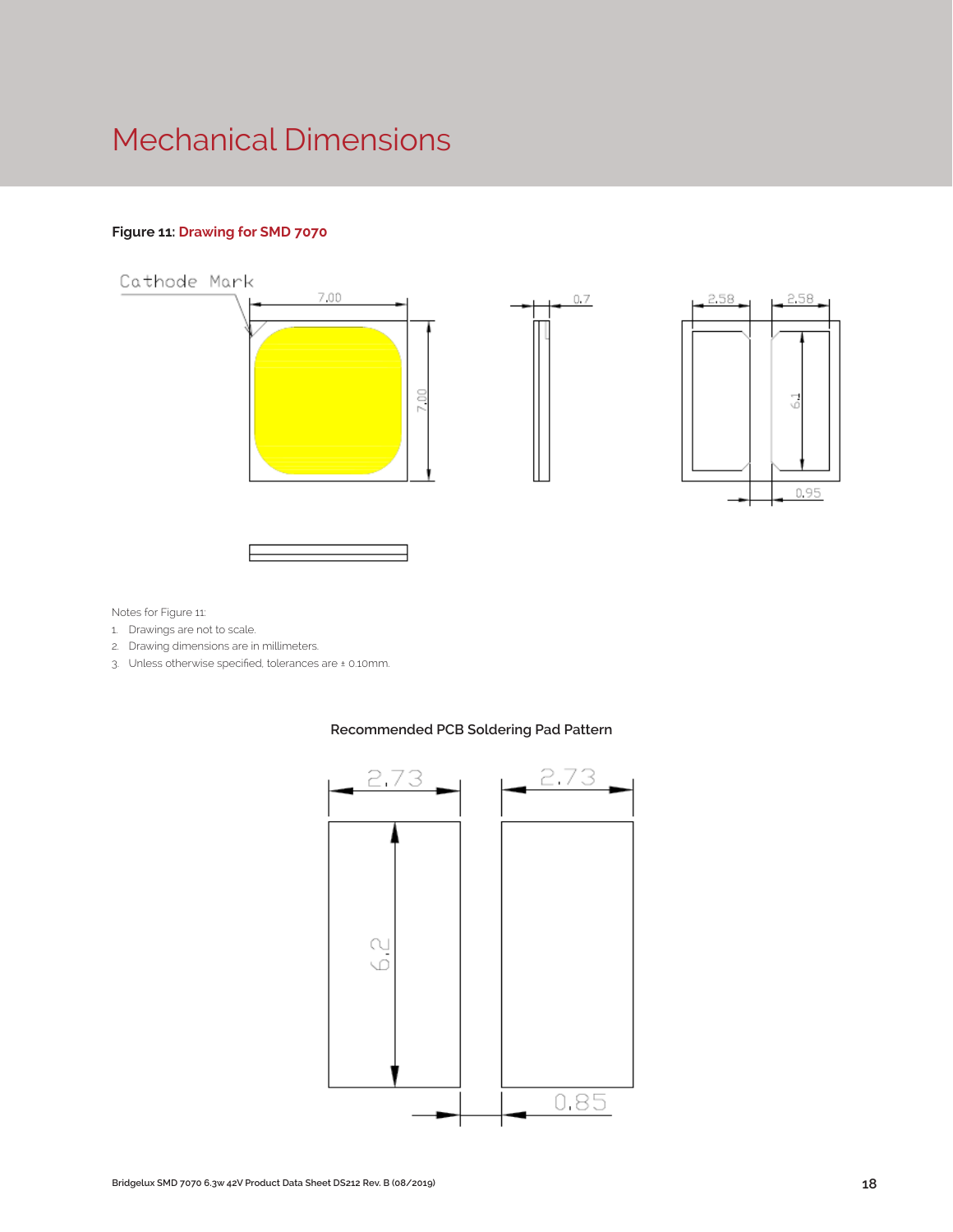# Reliability

## **Table 9:** Reliability Test Items and Conditions

| No.            | <b>Items</b>                        | <b>Reference</b><br><b>Standard</b> | <b>Test Conditions</b>                                                                                 | <b>Drive</b><br><b>Current</b> | <b>Test Duration</b> | <b>Units</b><br>Failed/Tested |
|----------------|-------------------------------------|-------------------------------------|--------------------------------------------------------------------------------------------------------|--------------------------------|----------------------|-------------------------------|
| 1              | Moisture/Reflow Sensitivity         | J-STD-020E                          | $T_{\text{cld}}$ = 260°C, 10sec,<br>Precondition: 60°C, 60%RH, 168hr                                   |                                | 3 reflows            | 0/22                          |
| $\overline{c}$ | Low Temperature Storage             | JESD22-A119                         | $T_a = -40^{\circ}C$                                                                                   | $\overline{\phantom{a}}$       | 1000 hours           | 0/22                          |
| 3              | High Temperature Storage            | JESD22-A103D                        | $T_a = 105^{\circ}C$                                                                                   | $\overline{a}$                 | 1000 hours           | 0/22                          |
| $\overline{4}$ | Low Temperature Operating Life      | JESD22-A108D                        | $T_s = -40^{\circ}C$                                                                                   | 150 <sub>m</sub> A             | 1000 hours           | 0/22                          |
| 5              | Temperature Humidity Operating Life | JESD22-A101C                        | $T_{SD} = 85^{\circ}$ C, RH=85%                                                                        | 150 <sub>m</sub> A             | 1000 hours           | 0/22                          |
| 6              | High Temperature Operating Life     | JESD22-A108D                        | $T_{\rm sn}$ =105°C                                                                                    | 150 <sub>m</sub> A             | 1000 hours           | 0/22                          |
| $\overline{7}$ | Power switching                     | IEC62717:2014                       | $T_{sp}$ = 105 $°C$<br>30 sec on, 30 sec off                                                           | 150 <sub>m</sub> A             | 30000 cycles         | 0/22                          |
| 8              | Thermal Shock                       | JESD22-A106B                        | $T_a = -40^{\circ}C - 100^{\circ}C$ ;<br>Dwell: 15min; Transfer: 10sec                                 | $\overline{\phantom{a}}$       | 200 cycles           | 0/22                          |
| 9              | Temperature Cycle                   | JESD22-A104E                        | $T_a = -40^{\circ}C - 100^{\circ}C$ ;<br>Dwell at extreme temperature: 15min;<br>Ramp rate < 105°C/min |                                | 200 cycles           | 0/22                          |
| 10             | Electrostatic Discharge             | JS-001-2012                         | HBM, 2KV, 1.5kΩ, 100pF,<br>Alternately positive or negative                                            |                                |                      | 0/22                          |

## Passing Criteria

| <b>Item</b>                     | <b>Symbol</b> | <b>Test Condition</b> | <b>Passing Criteria</b> |
|---------------------------------|---------------|-----------------------|-------------------------|
| Forward Voltage                 |               | 150 <sub>m</sub> A    | ΔVf<10%                 |
| Luminous Flux                   | ۲v            | 150 <sub>m</sub> A    | ΔFν<30%                 |
| <b>Chromaticity Coordinates</b> | (x, y)        | 150 <sub>m</sub> A    | Δu'v'<0.007             |

Notes for Table 9:

1. Measurements are performed after allowing the LEDs to return to room temperature

2.  $\mathsf{T}_{\mathsf{std}}$  : reflow soldering temperature;  $\mathsf{T}_{\mathsf{a}}$  : ambient temperature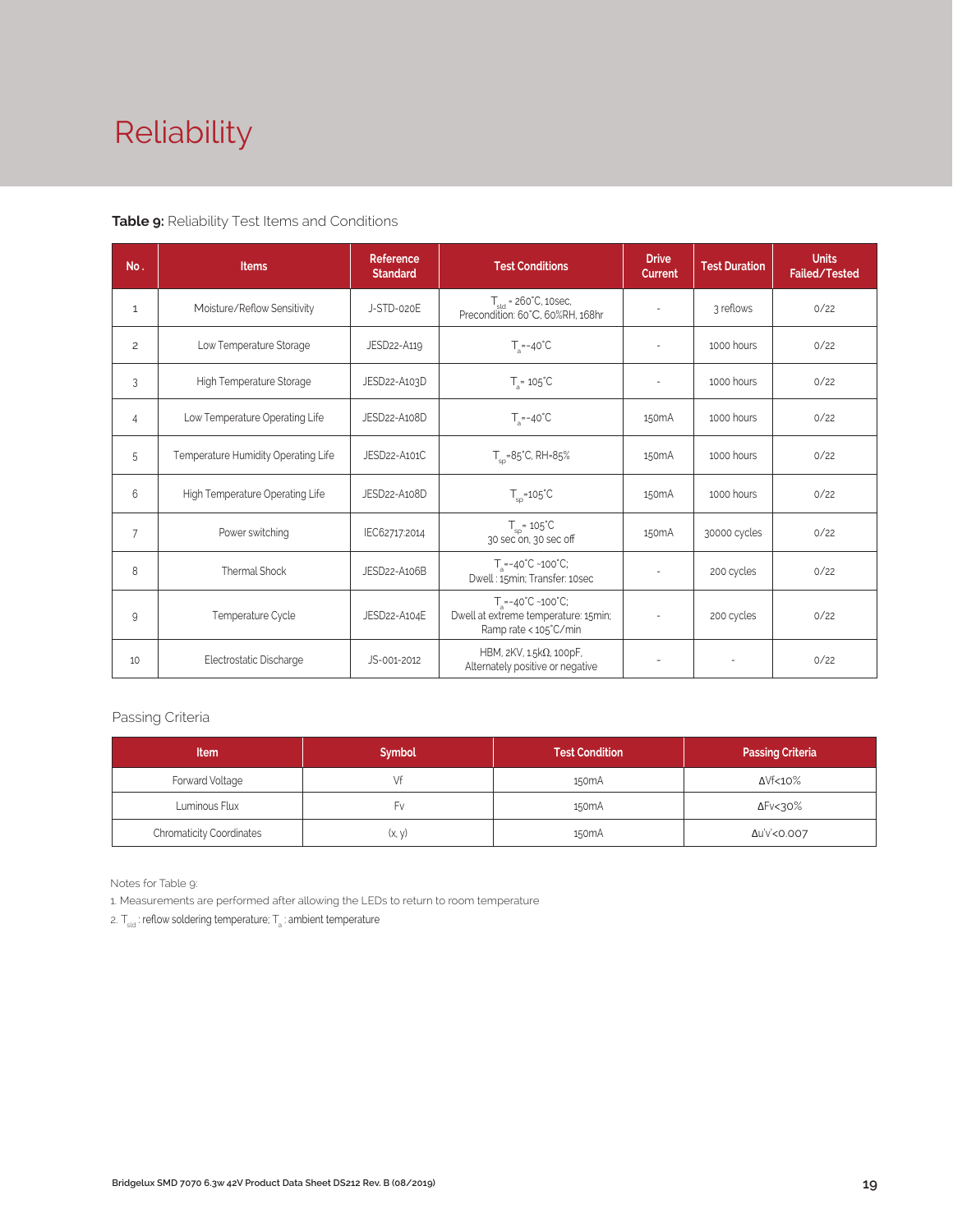# Reflowing Characteristics

## **Figure 12 : Reflow Profile**



| <b>Profile Feature</b>     | <b>Lead Free Assembly</b>     |
|----------------------------|-------------------------------|
| Preheat: Temperature Range | $180^{\circ}C - 200^{\circ}C$ |
| Preheat: Time (Maximum)    | 120 seconds                   |
| Peak Temperature           | $260^{\circ}$ C               |
| Soldering Time (Maximum)   | 10 seconds                    |
| Allowable Reflow Cycles    | $\overline{c}$                |

## **Figure 13 : Pick and Place**



Note for Figure 13:

1. When using a pick and place machine, choose a nozzle that has a larger diameter than the LED's emitting surface. Using a Pick-and-Place nozzle with a smaller diameter than the size of the LEDs emitting surface will cause damage and may also cause the LED to not illuminate.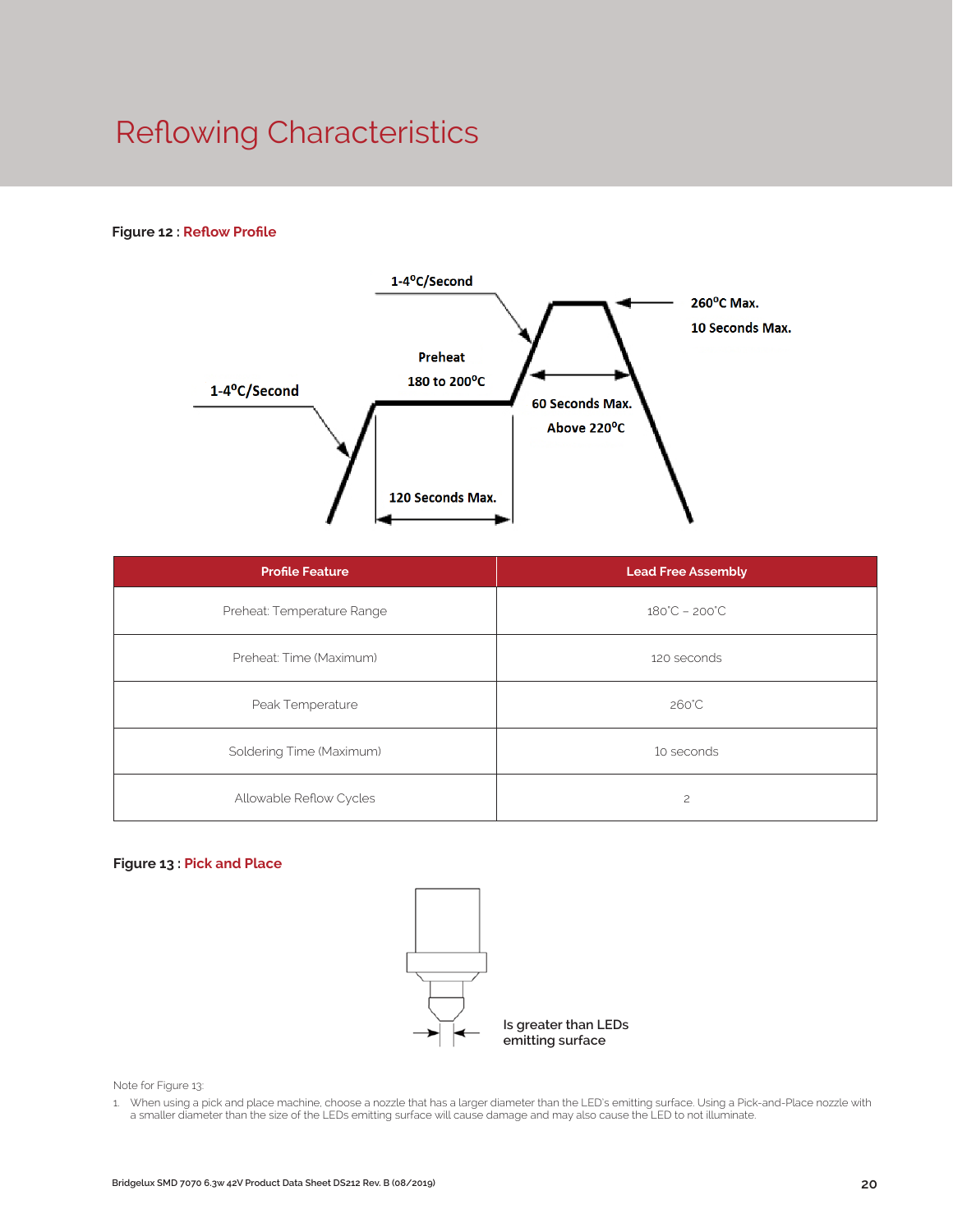# Packaging

## **Figure 14: Emitter Reel Drawings**



Note for Figure 14:

1. Drawings are not to scale. Drawing dimensions are in millimeters.

## **Figure 15: Emitter Tape Drawings**



End Start  $\circ$  $\circ$  $\bigcirc$  $\circ$ O  $\circ$  $\circ$  $\circ$  $\circ$ O O O  $\circ$ O ◯  $\circ$ Ō ∩ ∩ O  $\circ$ O  $\bullet$  $\bullet$  $\ddot{\phantom{0}}$  $\bullet$  $\bullet$ 160mm minumun of empty carrier 400mm minumun of empty carrier 1000 pcs LED max. tape sealed with cover tape tape sealed with cover tape - Componets -- Trailer · - Leader

Note for Figure 15:

1. Drawings are not to scale. Drawing dimensions are in millimeters.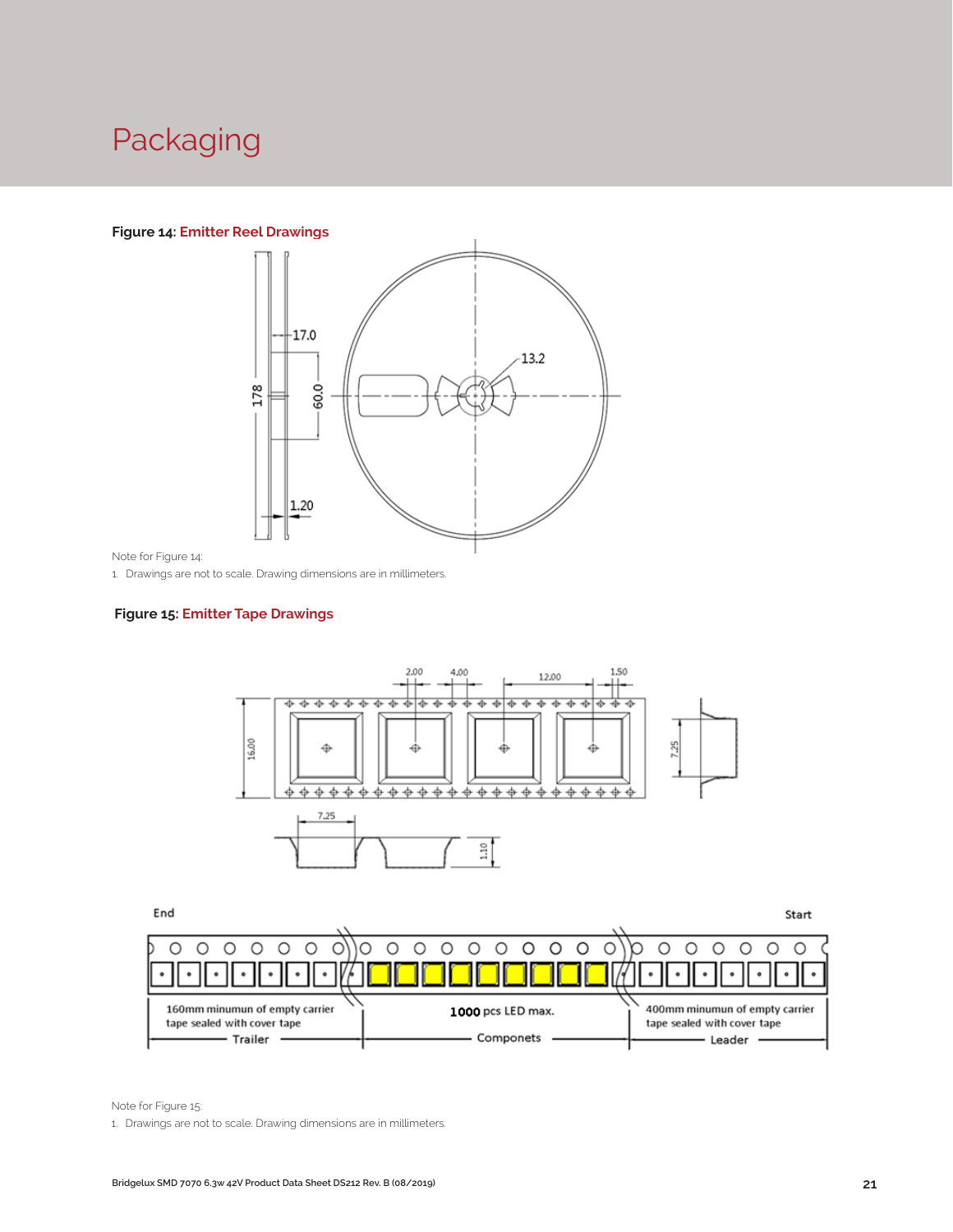

## **Figure 16: Emitter Reel Packaging Drawings**



Note for Figure 16: 1. Drawings are not to scale.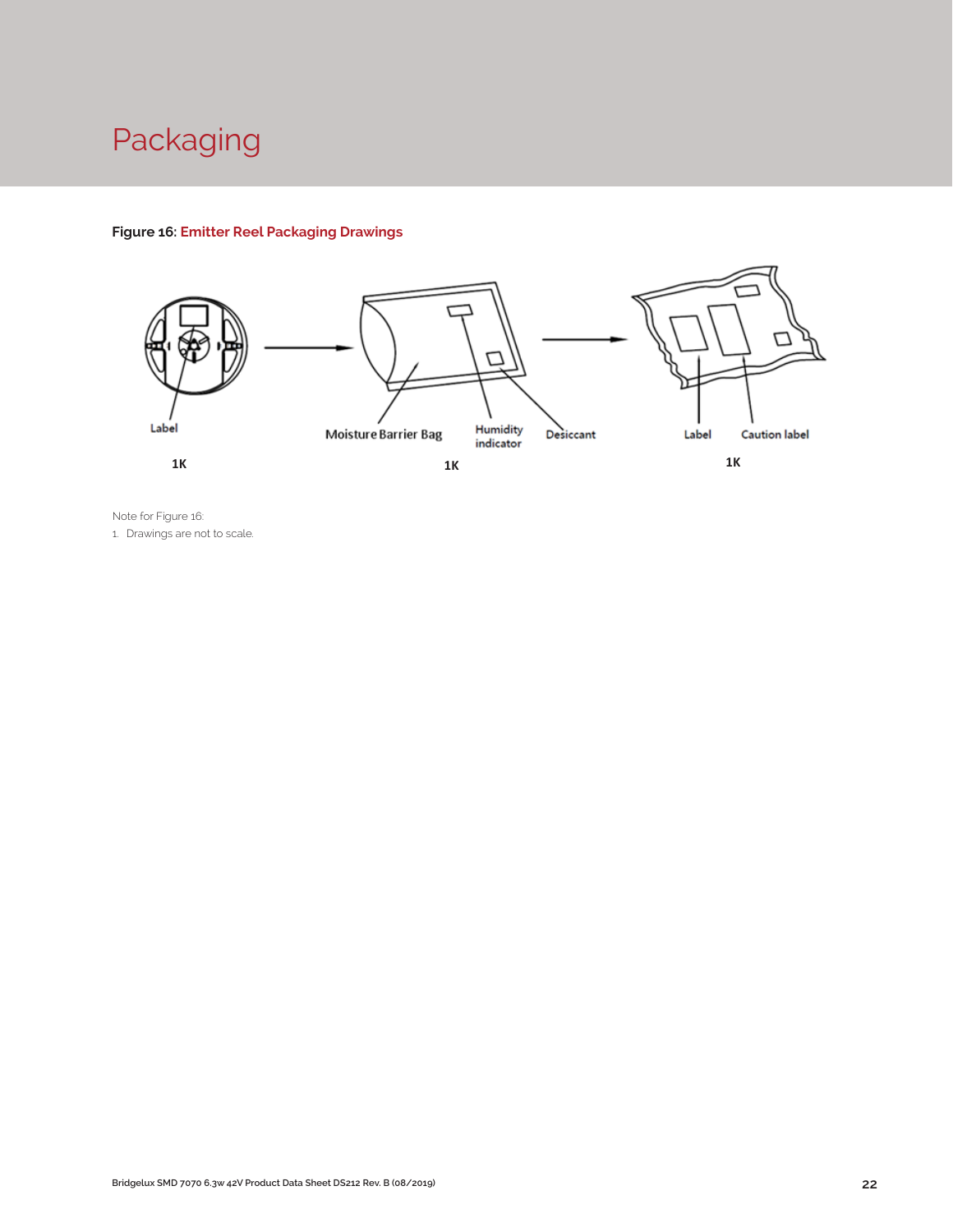# Design Resources

Please contact your Bridgelux sales representative for assistance.

# **Precautions**

### **CAUTION: CHEMICAL EXPOSURE HAZARD**

Exposure to some chemicals commonly used in luminaire manufacturing and assembly can cause damage to the LED emitter. Please consult Bridgelux Application Note AN51 for additional information.

## **CAUTION: EYE SAFETY**

Eye safety classification for the use of Bridgelux SMD LED emitter is in accordance with IEC specification EN62471: Photobiological Safety of Lamps and Lamp Systems. SMD LED emitters are classified as Risk Group 1 when operated at or below the maximum drive current. Please use appropriate precautions. It is important that employees working with LEDs are trained to use them safely.

## **CAUTION: RISK OF BURN**

Do not touch the SMD LED emitter during operation. Allow the emitter to cool for a sufficient period of time before handling. The SMD LED emitter may reach elevated temperatures such that could burn skin when touched.

# **CAUTION**

### **CONTACT WITH LIGHT EMITTING SURFACE (LES)**

Avoid any contact with the LES. Do not touch the LES of the emitter or apply stress to the LES (yellow phosphor resin area). Contact may cause damage to the emitter

Optics and reflectors must not be mounted in contact with the LES (yellow phosphor resin area).

# Disclaimers

## **MINOR PRODUCT CHANGE POLICY**

The rigorous qualification testing on products offered by Bridgelux provides performance assurance. Slight cosmetic changes that do not affect form, fit, or function may occur as Bridgelux continues product optimization.

## **STANDARD TEST CONDITIONS**

Unless otherwise stated, LED emitter testing is performed at the nominal drive current.